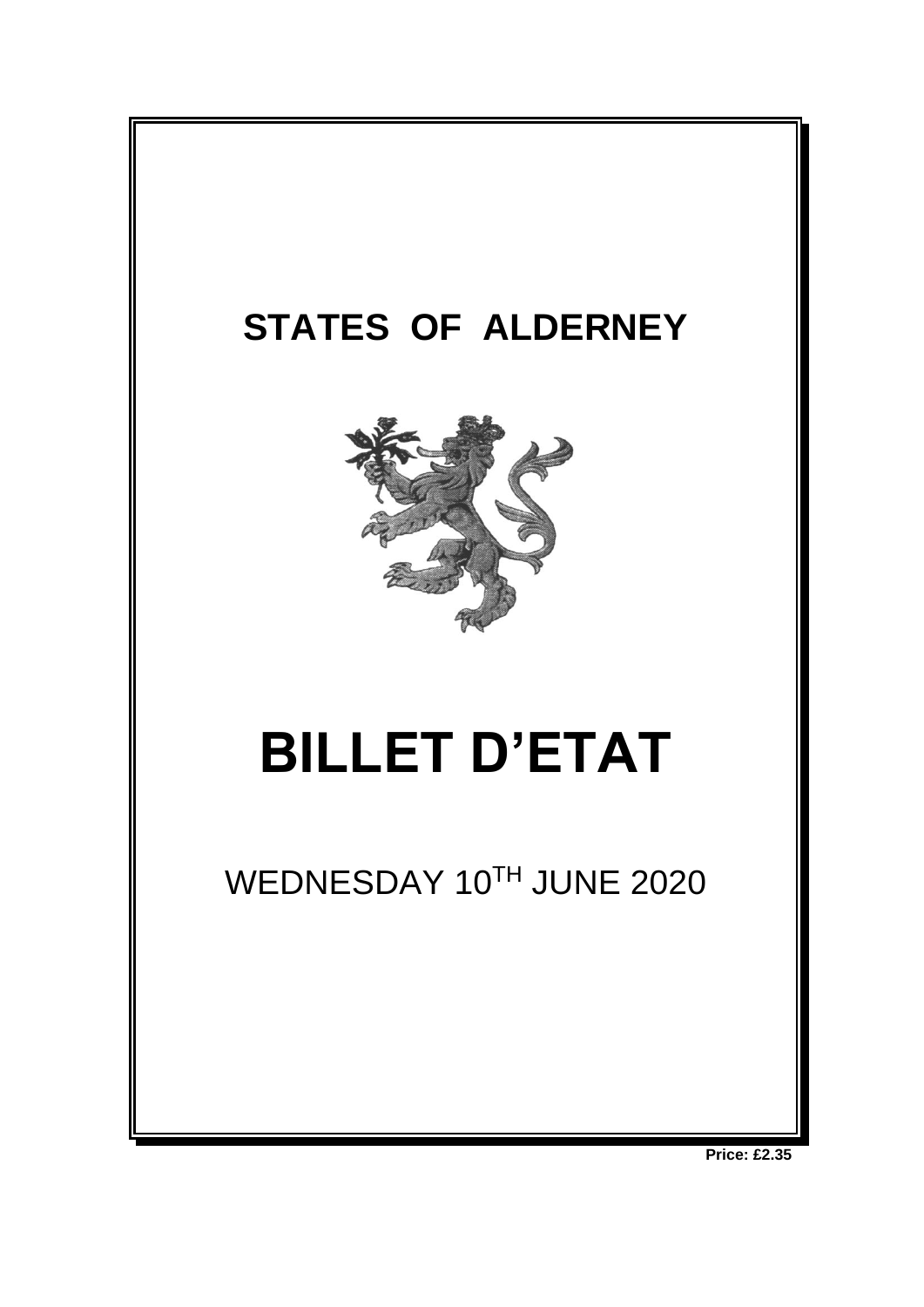# **BILLET D'ETAT**

# **FOR WEDNESDAY 10 TH JUNE 2020**

Members of the States:

I have the honour to inform you that the Meeting of the States will be held at 14:30 pm on Wednesday 10<sup>th</sup> June 2020. The Lieutenant Governor, His Excellency, Vice Admiral Sir Ian Corder KBE CB will be in attendance.

This meeting will be a remote hearing and **is not** taking place in the Court House.

There **will not** be a People's Meeting in advance of the States Meeting. Members of the public may however raise comment upon matters contained in the Billet d'Etat in writing. Any comments should be posted or sent by email to [president.alderney@gov.gg](mailto:president.alderney@gov.gg) by no later than 5pm on Wednesday 3<sup>rd</sup> June. Any comments received will be summarised and read by the convenor during the States Meeting.

> William Tate President

# **Item I The Emergency Powers (Coronavirus) (General Provision) (Bailiwick of Guernsey) (No.2) Regulations, 2020**

### **The following letter was received from Mr James Dent, Chairman of the Policy and Finance Committee:-**

"These Regulations are emergency regulations made by the Civil Contingencies Authority under Part 3 of the Civil Contingencies (Bailiwick of Guernsey) Law, 2012 ("the Law"). They are made on the occurrence of an emergency, within the meaning of the Law, in the Bailiwick, arising from the urgent need to prevent, control or mitigate the spread of the virus Severe Acute Respiratory Syndrome Coronavirus 2 and the disease caused thereby, COVID-19 (referred to together in these regulations as coronavirus). They are prefaced with a statement by the Civil Contingencies Authority, as required by section 12(2) of the Law. COVID-19 was made a notifiable disease for the purposes of the Public Health Ordinance, 1936 on 10th February 2020.

These Regulations revoke and re-enact (with minor modifications) regulations previously made by the Civil Contingencies Authority in respect of the coronavirus pandemic.

These Regulations came into force on the 15th May, 2020 and shall have temporary effect only in accordance with the provisions of section 16 (duration and scrutiny of emergency regulations) of the Law.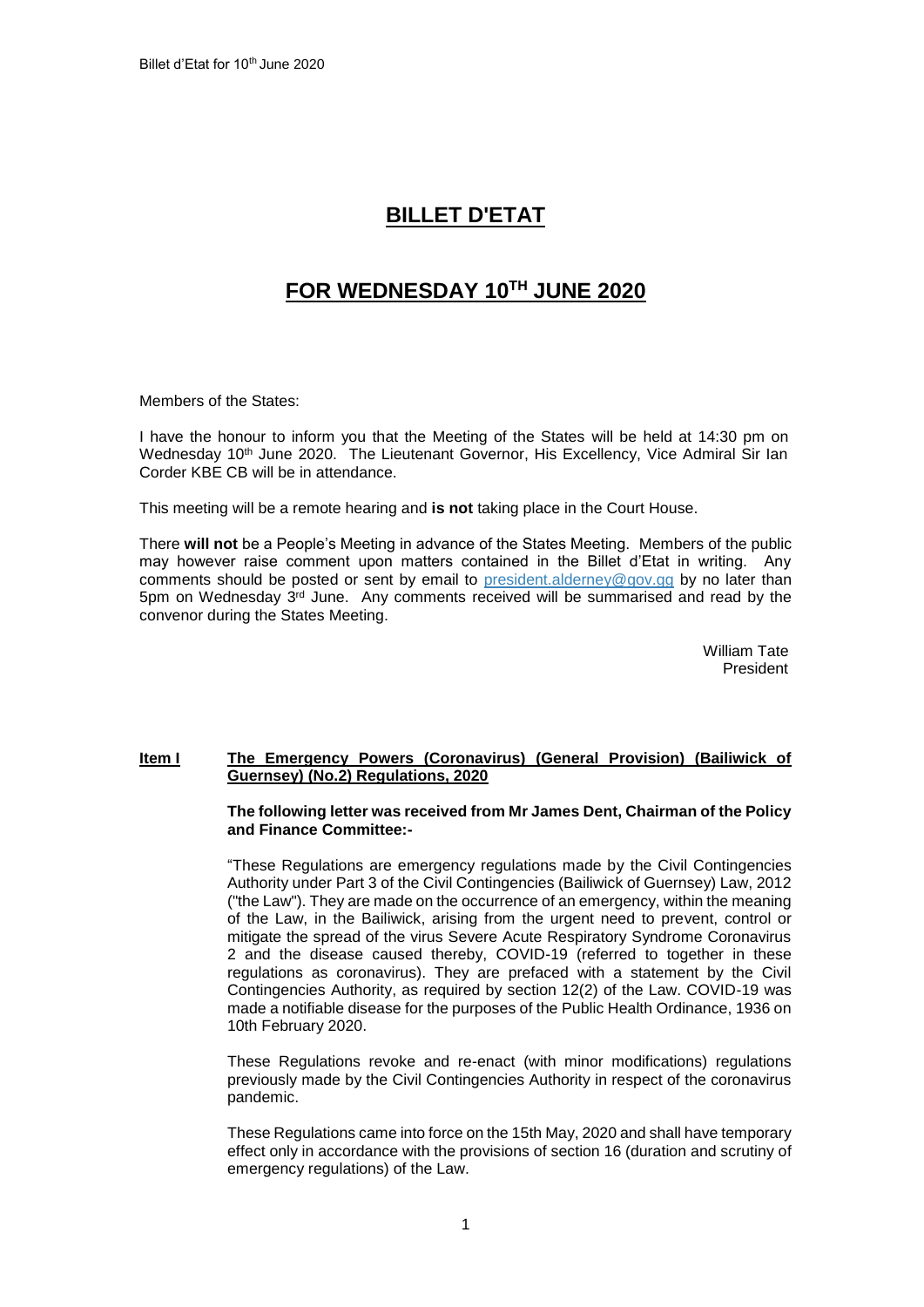# **Part I - screening, assessment and powers to detain etc.**

This Part enables the Medical Officer of Health to place restrictions and requirements on persons who are or who may be infected with coronavirus, and makes provision in respect of related matters, including powers for the Medical Officer of Health to impose screening requirements, to detain people and keep people in isolation, and to impose self-isolation on people. They also create criminal offences and confer powers of enforcement on police officers, and provide for applications to vary or revoke requirements or restrictions imposed under this part to be made to the Royal Court.

# **Part II - control of premises, gatherings etc., and movement of persons**

This Part enables the States Committee for Health & Social Care ("the Committee") to impose restrictions in relation to licensed (and other non-residential) premises, and empower the Committee to impose restrictions in relation to events, gatherings and meetings, and the movement of people outside their homes. The regulations in this Part also create criminal offences, and confer powers of enforcement on police officers. The Committee must consult the Medical Officer of Health before exercising the powers under the regulations, and in addition must consult Her Majesty's Procureur when issuing a direction imposing restrictions in relation to the movement of persons outside their homes; and when exercising powers in relation to premises in Alderney and Sark, the relevant Committees on those islands must also be consulted.

### **Part III – medical and health professionals, mental health and pharmacists**  Temporary registration etc. of medical and health professionals

Schedule 1 to these Regulations sets out modifications to the application of various enactments relating to the regulation and registration of health professionals to enable the Committee for Health & Social Care to register medical and health professionals to allow them to practise in Guernsey, Alderney or Sark, even if those professionals are not registered in the relevant UK register. They are adapted from provisions applicable in England and Wales, Scotland and Northern Ireland, enacted in the Coronavirus Act 2020.

### Temporary modification of legislation relating to mental health

Schedule 2 to these Regulations sets out the modifications to be made to mental health legislation having effect in the Bailiwick.

Paragraphs 4 to 10 modify the Mental Health (Bailiwick of Guernsey) Law, 2010 ("the Law") to permit any approved medical practitioner (rather than only the patient's responsible medical officer) to discharge a patient under section 35. For the purposes of section 56, an approved medical practitioner (rather than only a second opinion approved doctor) will be permitted to provide a certificate and, in doing so, that practitioner will only be required to consult with one person, where the practitioner is of the opinion that is not reasonably practicable or would involve unreasonable delay to comply with the unmodified requirements. Listed sections in Part IX will have effect so that the person may be conveyed or admitted within the specified period or as soon as reasonably practicable thereafter. The definition of "mental health practitioner" in section 99 is widened to permit the Committee for Health and Social Care to approve persons as mental health practitioners to carry out the functions of approved social workers, in addition to those of approved medical practitioners.

Paragraphs 11 to 13 modify the Mental Health (Treatment and Forms) Regulations, 2013 to permit an application for a treatment order under section 23 of the Law to be accompanied by a single medical recommendation where an approved social worker (or other person specified in section 39 of the Law) is of the opinion that it is not reasonably practicable or would involve unreasonable delay for the application to be accompanied by the medical recommendations of two approved medical practitioners.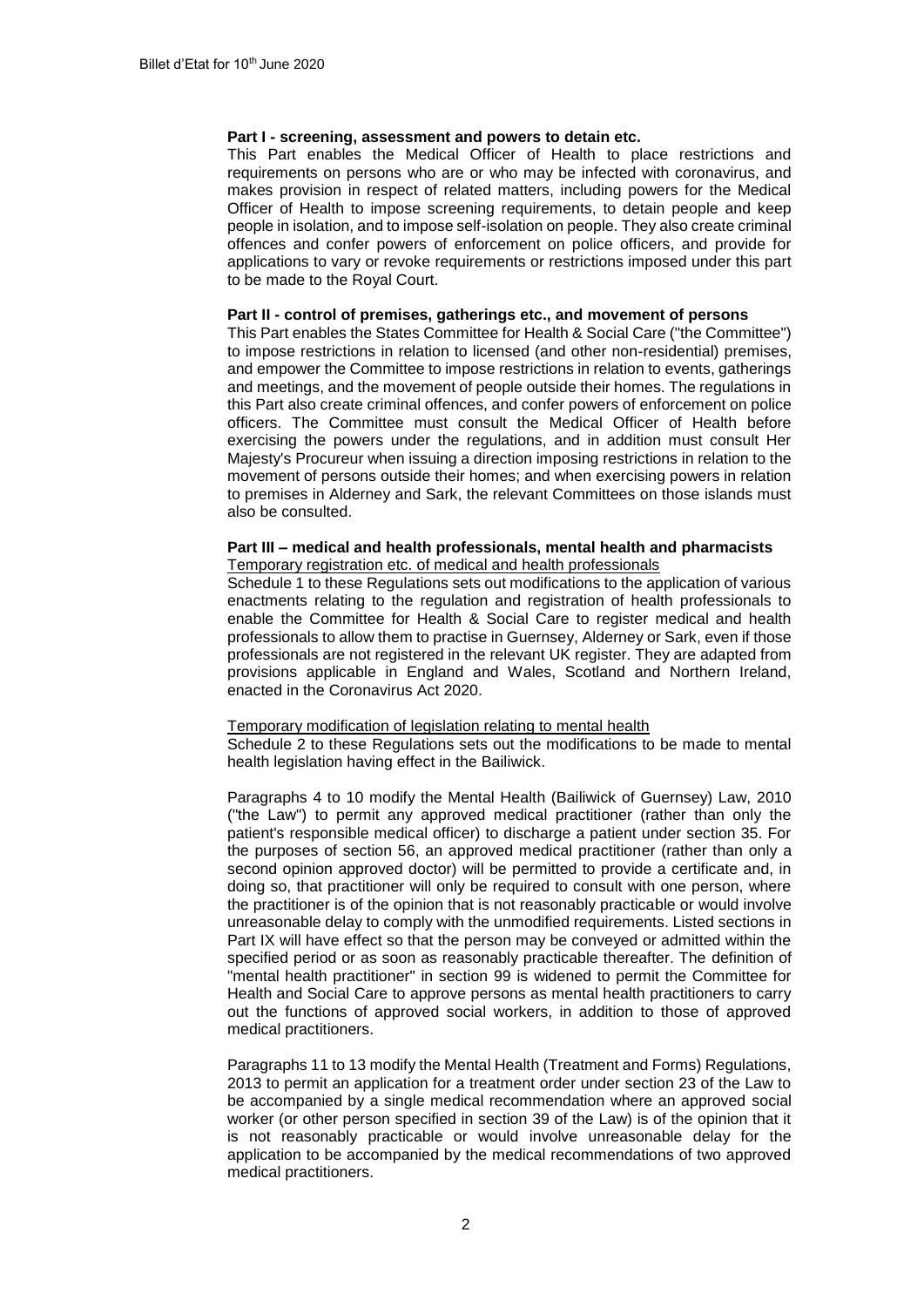Paragraphs 14 to 16 modify the Mental Health Review Tribunal Procedure Rules, 2012 to provide that the Mental Health Review Tribunal ("the Tribunal") may properly be constituted according to specified criteria and to omit rule 28(1) which requires the hearing of an application regarding an assessment order under section 21 of the Law to start within 10 days of the date on which the Tribunal received the application notice. Paragraphs 17 to 19 are transitional provisions.

### Temporary modification of legislation relating to pharmacists

Schedule 3 to these Regulations makes modifications to the application of the Health Service (Benefit) (Guernsey) Law, 1990 and the Medicines (Human and Veterinary) (Bailiwick of Guernsey) Law, 2008, to authorise pharmacists to provide remote, intermittent, occasional or otherwise limited supervision, control or management of activities involving pharmaceutical benefits or medicinal products that would otherwise require direct, personal or more 'hands-on' supervision, control or (as the case may be) management in order to be lawful under those Laws. The Chief Pharmacist is given the power to authorise any method or technique of supervision, control or management if the Chief Pharmacist considers it necessary and proportionate to do so with regard to the emergency.

Parts IV and V - registration of deaths and still-births, and cremations in Guernsey These Parts temporarily modify procedures in relation to registration of deaths and still births in Guernsey and Sark and in Alderney (Part IV) and in relation to cremations in Guernsey (Part V). These amendments are to remove requirements for things to be done in person and to simplify procedures relating to registration of deaths and still-births and cremations during the current emergency situation.

The modifications in relation to registration of deaths and still-births are to remove requirements to make declarations of death in person, for a doctor signing a medical certificate of death to certify that he or she had attended the deceased during his or her last illness and to disapply requirements limiting the time a body is kept provided it is in the custody of the States of Guernsey (where the body is in Guernsey), the States of Alderney (where the body is in Alderney) or the relevant funeral director.

The modifications in relation to cremations are to remove the requirements for an application for cremation to be verified by being countersigned or by the applicant giving a declaration made on oath and for a confirmatory medical certificate to be given (Form C in the Cremation Ordinance, 1972).

# **Part VI - parochial meetings, etc.**

Part VI makes provision enabling parish business to be conducted despite the inability to hold parish meetings. For all normal parish business, including approval of the expenditure to be incurred by each parish, and the rates to be levied in order to meet that expenditure, decisions will be made by the Constables and Douzaine in respect of all matters, but after consultation with the Rector and Churchwardens where the decision concerns ecclesiastical matters. Notice of the matters to be determined and the proposed decision in each case will be published in La Gazette Officielle and further information and documents will be made available on a specified website; and ratepayers will be given an opportunity to make representations. Meetings of the Constables and Douzaine may be held remotely, in line with the provisions for States' Committees already agreed. The Constables and Douzaine must take into account of any representations received. Their decision must be notified to the ratepayers who will then have the opportunity to oppose the application to the Royal Court for confirmation of the decision in relation to the "remède", having given prior notification to the Greffe and the parish of their intention to object. Any necessary elections during the emergency period may be substituted by appointments by the Dean of the Douzaine, after consultation with the Rector and Churchwardens where appropriate. Such appointments will expire one month after the regulations cease to have effect when an election will need to be held in order to fill any vacancy in the normal way.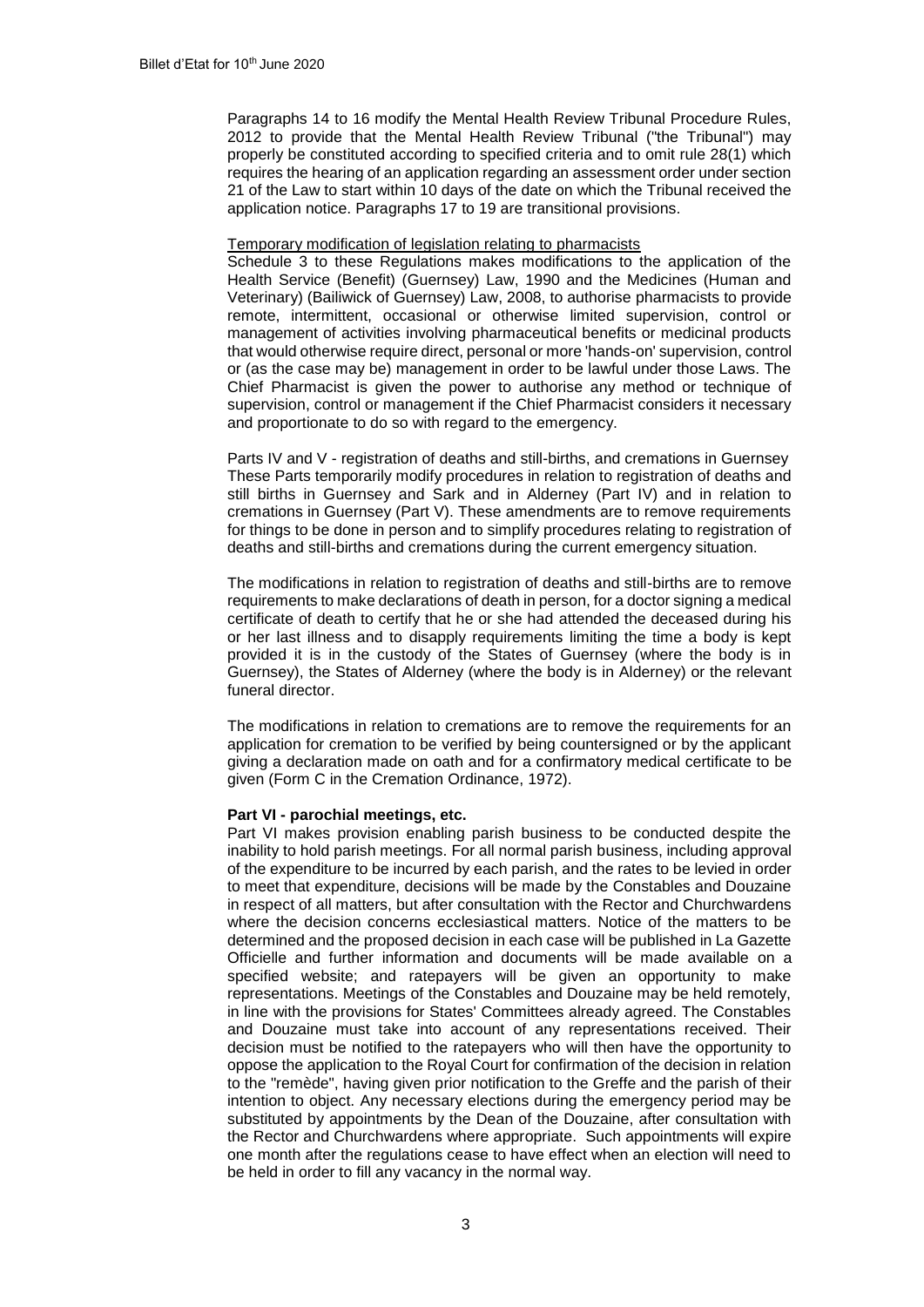# **Part VII - health and safety**

Part VII allows the Chief Health and Safety Officer ("the Chief Officer") to grant a certificate disapplying the requirements for examination, testing and inspection set out in regulation 8 and the Schedule in respect of equipment, occupier's installation or gas appliance and flue (as the case may be) specified in an application. A certificate may only be given where the Chief Officer is of the opinion that the disapplication will not prejudice the safety of any person operating the equipment etc. or any other person likely to be affected by its operation. The certificate may only disapply the relevant requirement for a period of up to 30 days, and may not disapply any other health and safety requirement (and, in particular, the requirement to keep the equipment etc. in a safe condition and good working order). Part VIII – the Court of Appeal, and the registration of legislation.

The provisions in Part VIII enable the Court of Appeal to conduct its proceedings remotely, and enable a Judge of Appeal to be sworn into office by the Royal Court constituted by the Bailiff sitting alone. They also make clear, for the avoidance of doubt, that to avoid the need for the Jurats to gather together, the Bailiff sitting alone may register Orders in Council and other instruments on the Register of the Island.

### **Part IX - schools**

Part IX empowers the Medical Officer of Health to exercise her powers to require schools to take measures to prevent the spread of infection in Sark, and provide, for the avoidance of doubt, that such measures may include the immediate closure of any school.

# **Part X - the States of Deliberation, the States of Alderney and the Chief Pleas of Sark**

### States of Deliberation

The regulations relating to the States of Deliberation provide that the Reform (Guernsey) Law, 1948 shall apply as if modified by the insertion of a new Article enabling the States of Deliberation to meet remotely. This Part also empowers the States' Assembly & Constitution Committee to make Rules of Procedure governing remote meetings of the States held pursuant to the inserted Article, and includes provision modifying the application of the Reform (Guernsey) Law, 1948 and the States Reform (Guernsey) Law, 2015 to enable the terms of office of People's Deputies elected in 2016 (and at any subsequent election to fill any casual vacancy) to extend beyond 30th June 2020, and the General Election to be held in June 2021 instead of June 2020.

### States of Alderney

The regulations relating to the States of Alderney apply the Government of Alderney Law, 2004 as if modified by adding a new Part relating to emergency procedures in relation to meetings of the States of Alderney and committees of the States of Alderney, including provision allowing meetings of the States of Alderney to take place remotely during the current emergency. The Part only applies where the President of the States of Alderney has made a determination, following representations from the Civil Contingencies Authority that it is appropriate for it to apply in the light of the circumstances in Alderney in relation to coronavirus. The Part will cease to apply when the President makes a determination, following representations from the Civil Contingencies Authority in the light of circumstances in Alderney in relation to coronavirus, that it is appropriate for it to cease to apply. The emergency procedures include special arrangements so that public meetings do not need to be held, to allow for proxy voting in the States of Alderney, to reduce the quorum of the States of Alderney and to allow members of committees of the States of Alderney to take part in meetings remotely.

### Chief Pleas of Sark

The regulations relating to the Chief Pleas of Sark make special arrangements for the procedures of the Chief Pleas and its committees by removing the obligation to hold meetings in public, allowing for proxy voting in the Chief Pleas, reducing the quorum for meetings of the Chief Pleas and allowing members of the committees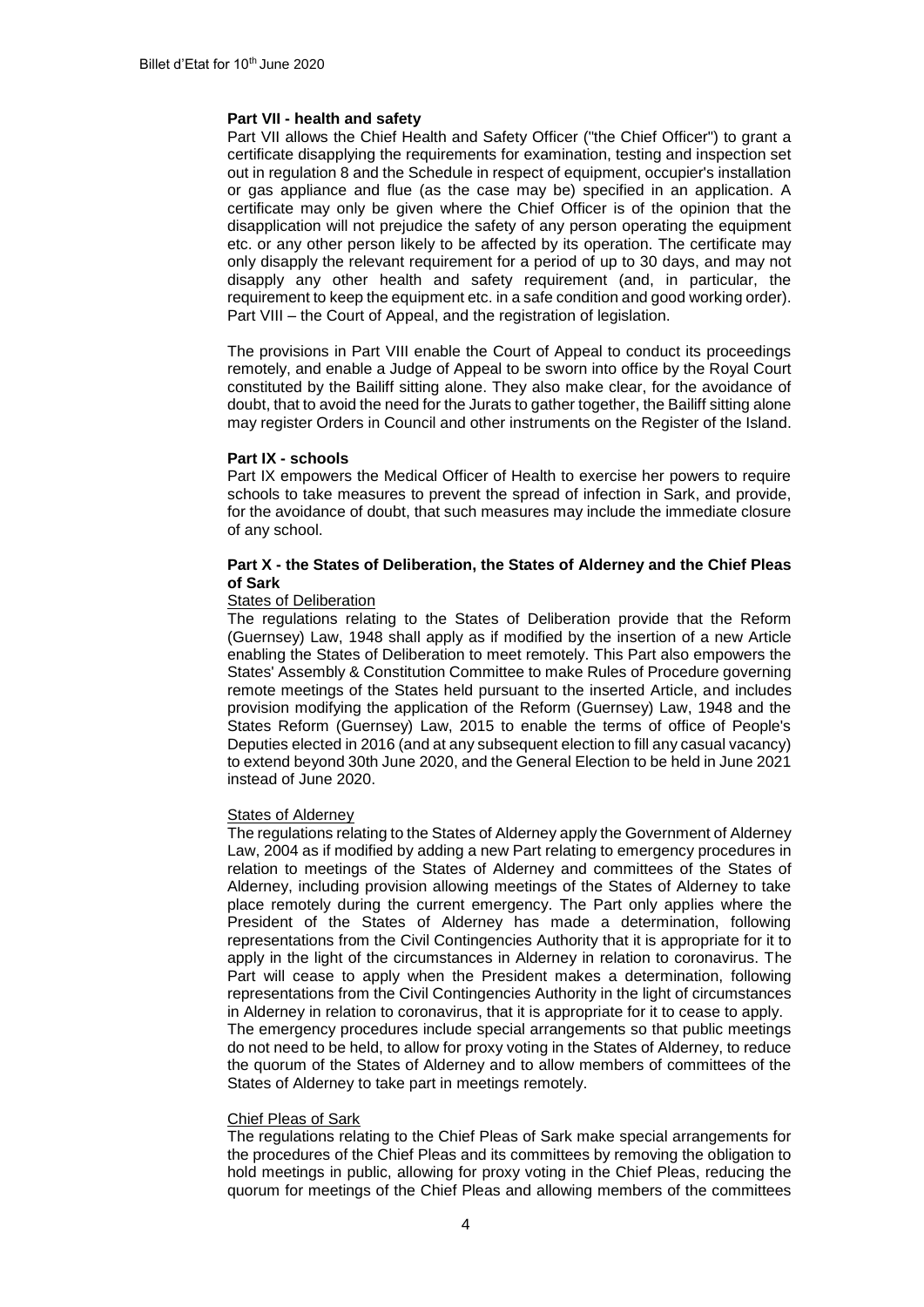of the Chief Pleas to take part in meetings remotely. They also make provision for meetings of the Chief Pleas to be held remotely if the Speaker, upon representations of the Civil Contingencies Authority, considers that it might not be possible to convene or maintain a quorate physical meeting of the Chief Pleas. The regulations make provision for the procedure to be followed when a remote meeting, as defined, is held, including modifications to the existing Chief Pleas of Sark Rules of Procedure.

### **Part XI - miscellaneous and final provisions**

The provisions in Part XI include regulations providing for the deemed variance of Long Term Employment Permits, Medium Term Employment Permits and Short Term Employment Permits, to allow the holder to be resident without being employed and to be employed by a different employer from that specified in the Permit; and for the modification of the Population Management (Guernsey) Law, 2016 and other legislation to the extent necessary to give effect to this.

They also include regulations providing for the Committee for the Environment & Infrastructure to permit the cutting and collecting of seaweed when this would otherwise by prohibited (so facilitating the on-Island manufacture of sanitising gels). Finally they include regulations permitting the holder of a Category C or C1 driving licence which is restricted to automatic transmission to drive a vehicle with manual transmission which is approved for use as an ambulance under the Driving Licences (Amendment) Regulations, 2020 where (a) that licence holder also holds a category B licence which is not restricted to automatic transmission and (b) the Committee for the Environment and Infrastructure approves that licence holder to do so.

I should be grateful if you would place this matter before the States of Alderney with an appropriate proposition.

James Dent, Chairman"

Committee Meeting Attendees:- Mr James Dent, Chairman Mr David Earl, Deputy Chair Ms Annie Burgess Mr Mike Dean Mr Kevin Gentle Mr Christian Harris Mr Louis Jean Mr Graham McKinley OBE Mr Steve Roberts Mr Alex Snowdon

# **The States of Alderney is asked not to annul "The Emergency Powers (Coronavirus) (General Provision) (Bailiwick of Guernsey) (No.2) Regulations, 2020"**

*Proposer: Mr James Dent Seconder: Mr Alex Snowdon*

### **Item II Statutory Discount Legislation**

**The following letter was received from Mr James Dent, Chairman of the Policy and Finance Committee:-**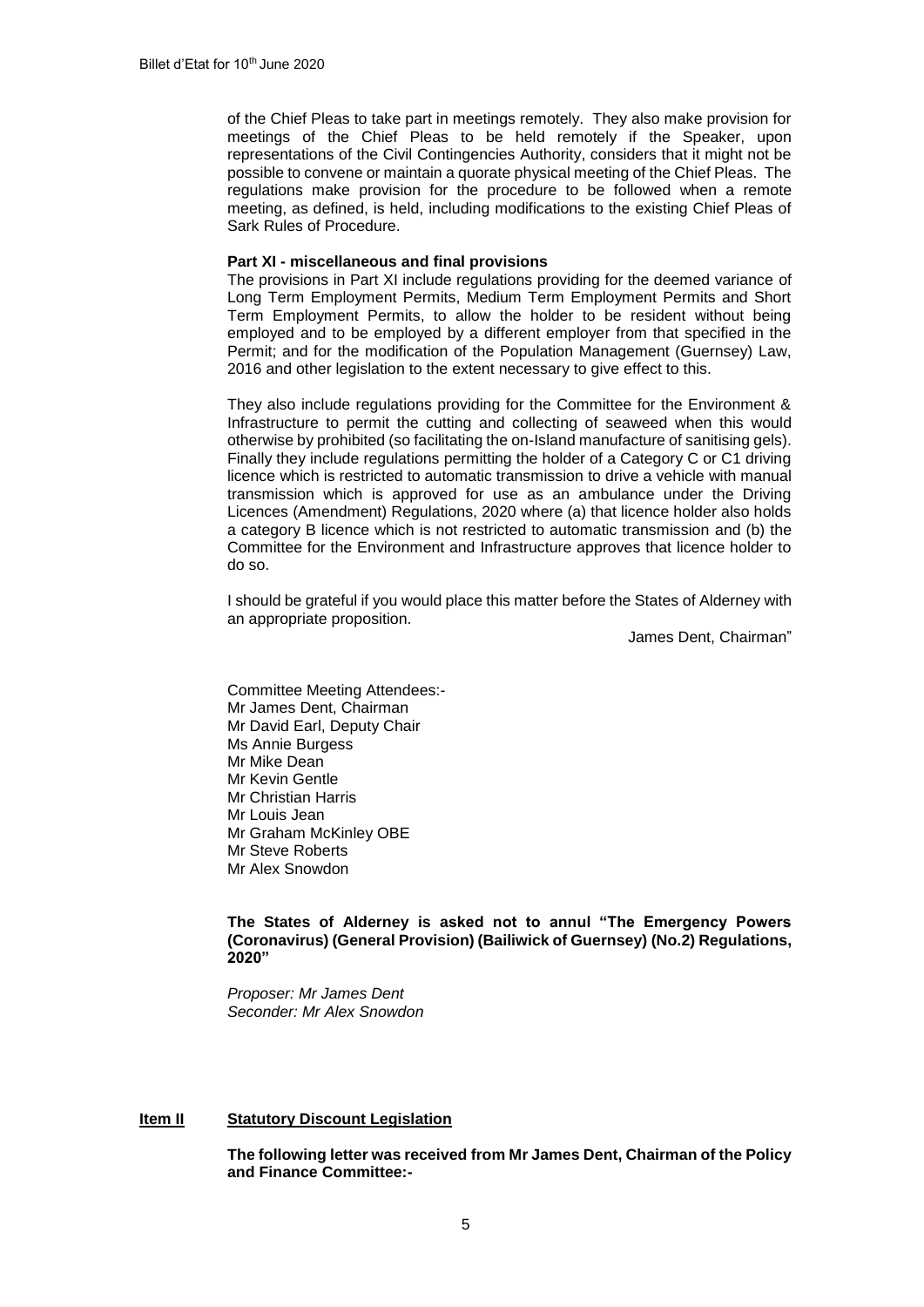"This Policy Letter is recommending the introduction of legislation designed to remove elements of uncertainty pertaining to the value of personal injury claim settlements. This will remove some of the risk allowance which inevitably forms part of the pricing of insurance premiums which are paid by individuals, companies and government.

It is understood that the absence of this legislation is a factor in local insurance rates being proportionately higher than in the United Kingdom. This is particularly relevant to insurance for medical professionals and improvements in insurers' confidence in the local market will help mitigate rises to future premiums for clinicians which will inevitably be recovered, either from the States as part of the secondary health contract or through patient charges.

# **Statutory Discount Rate**

In some personal injury cases, where the injury is permanent or long lasting, damages are awarded to cater for the cost of future lifetime care. This means that insurers have to pay as a lump sum the full amount that it is estimated it will cost to look after that person for the likely remainder of that person's life at the time of judgment together with compensation for loss of earnings (this can run into several millions of pounds).

In order to cater for the fact that the award is paid up front, a discount is often given to the defendant to offset the gain that can be made in investing the full amount at the time of judgment - rather than the injured person receiving the cost of their care on a periodic basis as the needs arise. In effect, receiving the full amount decades in advance can put the injured person in a better financial position than they would have been had they had to wait for periodic payments, although this may be offset by loss caused inflation over time. Therefore, the discount rate is intended to reflect the financial gain a plaintiff will make upon investment of a lump sum damages award, balanced against the effect of inflation upon the value of that investment. The investment approach adopted by or on behalf of the person receiving an award and the resulting returns will determine whether the income is higher or lower than that expected when the award is made.

In England, the rate is fixed by statute by the Lord Chancellor, pursuant to s.1 of the Damages Act 1996 and the Courts in England and Wales have not departed from the statutory rate. The discount rate is kept under review and is evaluated by actuarial assessment.

In Guernsey, the courts used to adopt the UK discount rate but in the case of Helmot v Simon in 2010 the Privy Council departed from the UK rate (then 2%) and determined that the applicable discount rate was negative, i.e. effectively an increase in the amount payable rather than a decrease (-1.5% for certain losses and -0.5% for others)1. This judgment and the consequential uncertainty concerning the level of discount rate that the court will set has increased the cost of insurance in the Bailiwick, as it has increased the underwriting risk for insurers of such potential claims.

To avoid uncertainty, it is proposed to introduce a statutory discount rate which would be set by regulations of the Policy & Resources Committee and regularly reviewed. The Policy & Resources Committee would comprehensively research and consult extensively on the appropriate rate in Guernsey with interested parties including insurers; medical professionals; advocates, actuaries, etc. This means that the States will be able to balance the interests of insurers (and those of the public paying premiums) against the needs of potential claimants by setting an appropriate rate.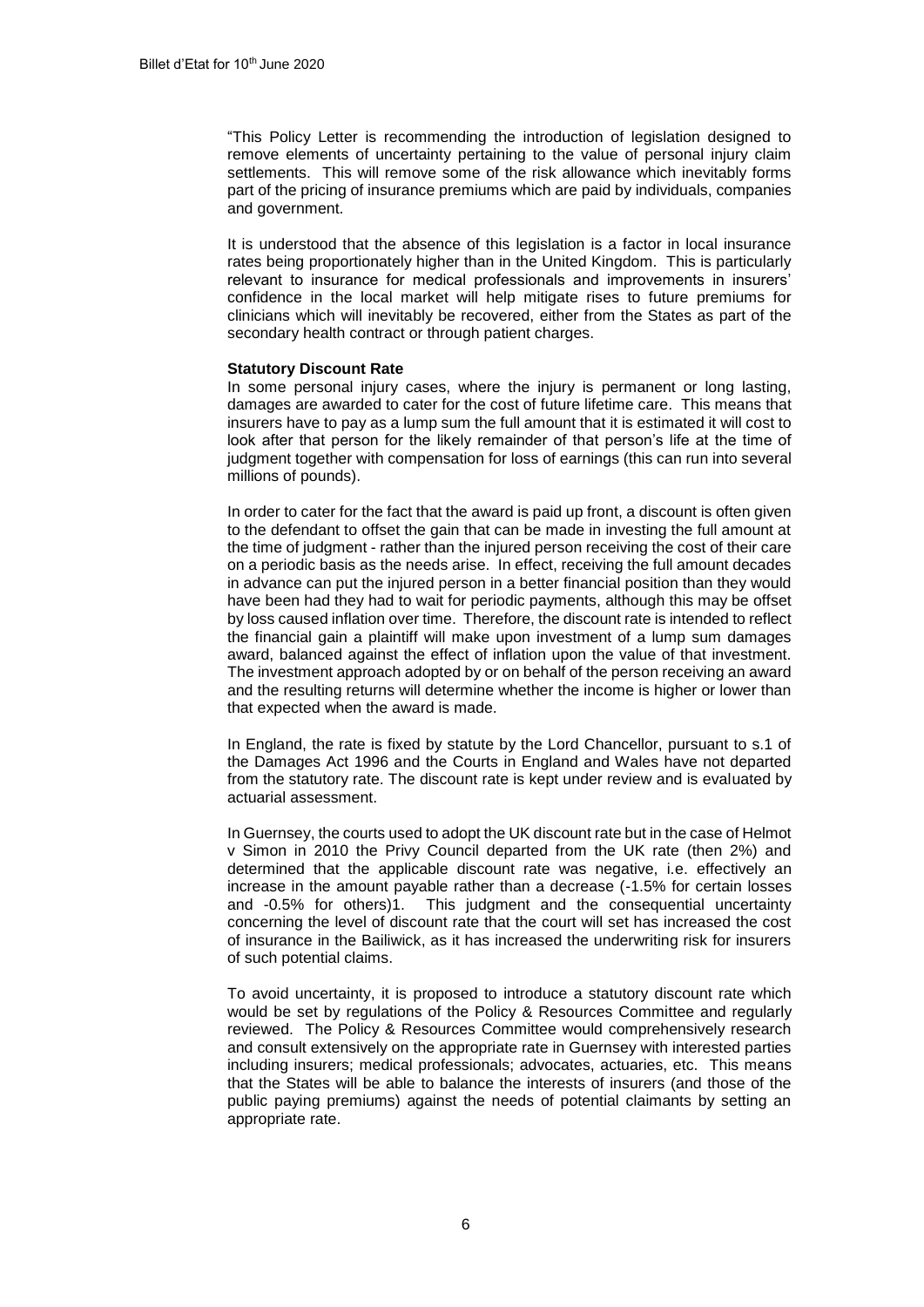### **Periodic Payments**

In cases of damages awarded for catastrophic injury, often rendering the claimant unable to support themselves financially and requiring lifelong care, the damages awarded are designed to provide funding to cover for the rest of the claimant's life. However, it is impossible to predict with accuracy how long the claimant will live; care requirements may alter from those anticipated at the time of the settlement; the cost of providing care may change; or investments returns may be above or below those assumed by the prevailing discount rate. Therefore, a lump sum award payment could result in the claimant not having sufficient funding to meet their needs during the last years of their life or receiving more funding than is necessary which cannot be recovered by the insurer.

The Damages Act 1996 also permits personal injury awards to be made by way of periodic payments. This is not presently possible in Guernsey, where only lump sum payments can be made. It would be sensible to have a similar provision in Guernsey to allow flexibility as to how personal injury awards can be paid.

Therefore, it is proposed that legislation is introduced that enables the court to order the payment of damages by means of periodical payments. This could be instead of, or additional to, the payment of lump sums. A claimant would receive regular damages designed to cover the financial costs and losses which arise over time. A Periodic Payment Order could be subject to regular review or on application and thus can take account of changes in circumstances.

### **Recovery of healthcare costs falling to the States**

The United Kingdom has a Compensation Recovery Unit which *'works with insurance companies, solicitors and Department for Work and Pensions customers, to recover:* 

- *i. amounts of social security benefits paid as a result of an accident, injury or disease, if a compensation payment has been made (the Compensation Recovery Scheme)*
- *ii. costs incurred by NHS hospitals and Ambulance Trusts for treatment from injuries from road traffic accidents and personal injury claims (Recovery of NHS Charges)'*

It is proposed that legislation is introduced which would enable a scheme to recover costs which would otherwise fall to the States be introduced by subordinate legislation. There would need to be States approval to introduce this subordinate legislation and a Policy Letter would be submitted following consultation with interested parties.

### **Statutory limitation to damages awards**

The cost of personal injury awards continues to rise with consequential increases in insurance premiums. Whilst there is the principle that a claimant should be fully compensated for the losses he has incurred, there are options in how the necessary care is provided. This includes requiring claimants to make use of the services provided by the States where appropriate instead of receiving private care.

It is proposed that legislation is introduced which would enable the introduction by subordinate legislation of a statutory limitation to damages awards. There would need to be States approval to introduce this subordinate legislation and a Policy Letter would be submitted following consultation with interested parties.

The enabling legislation introduces: a statutory discount rate; a scheme to recover costs which would otherwise fall to the States; and a statutory limitation to damages awards.

I should be grateful if you would place this matter before the States of Alderney with an appropriate proposition.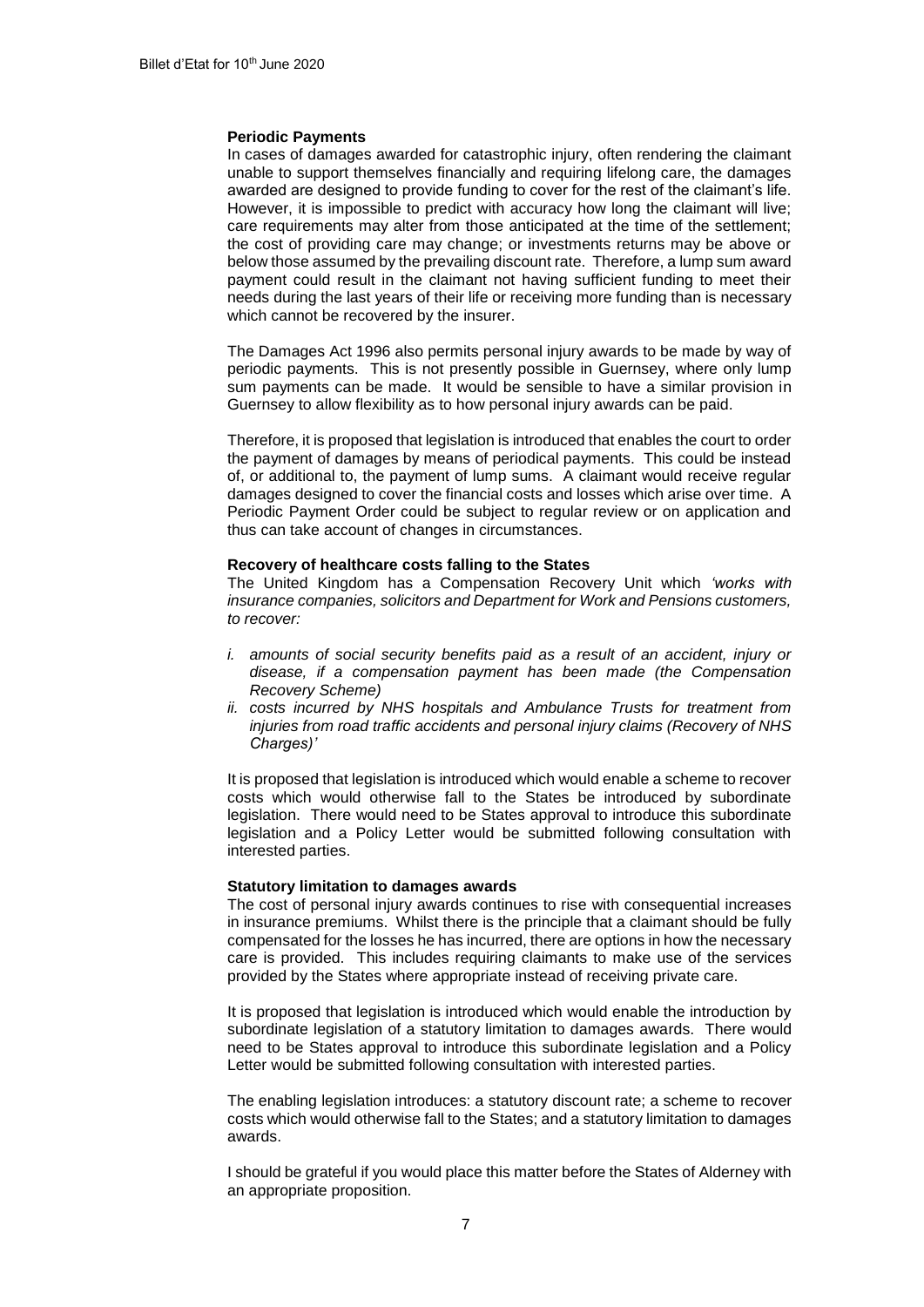James Dent, Chairman"

Committee Meeting attendees:- Mr James Dent, Chairman Mr David Earl, Deputy Chair Ms Annie Burgess Mr Mike Dean Mr Kevin Gentle Mr Christian Harris Mr Louis Jean Mr Graham McKinley OBE Mr Steve Roberts Mr Alex Snowdon

**The States of Alderney is asked to approve "The Damages (Assumed Rate of Return and Related Matters) (Enabling Provisions) (Guernsey and Alderney) Law, 2020"**

*Proposer: Mr James Dent Seconder: Mr David Earl*

# **Item III The Capacity (Bailiwick of Guernsey) Law, 2020**

# **The following letter was received from Mr James Dent, Chairman of the Policy and Finance Committee:-**

"By way of a letter received from the Bailiff addressed to the President of the States of Alderney dated 18<sup>th</sup> May, the Policy and Finance Committee were advised that on 16th day of March, 2016, the States of Deliberation resolved

- III. After consideration of the Policy Letter dated 16th December, 2015, of the Health and Social Services Department:
	- 1. To approve the proposals set out in that Policy Letter, and specifically to approve:
		- a) the introduction of a general capacity test (sections 3.2-3.4),
		- b) the exclusion from the legislation of the decisions listed in paragraph 3.6.1,
		- c) the introduction of legal protection for decision makers on the basis set out in section 3.7,
		- d) the creation of a criminal offence of wilful neglect and ill treatment (section 3.8),
		- e) the creation of statutory Advance Decisions to Refuse Treatment (section 4.2) and Lasting Powers of Attorney (section 4.3), and
		- f) the introduction of Deprivation of Liberty Safeguards as proposed in section 5.2.
	- 2. To direct the preparation of such legislation as may be necessary to give effect to the above decisions.
	- 3. To note the additional resources required from 2017 to support the implementation of this legislation, which will be prioritised as part of the transformation programme for Health and Social Care.
	- 4. To note the potential impact on the Legal Aid budget, and to direct the Committee for Health and Social Care to report to the States of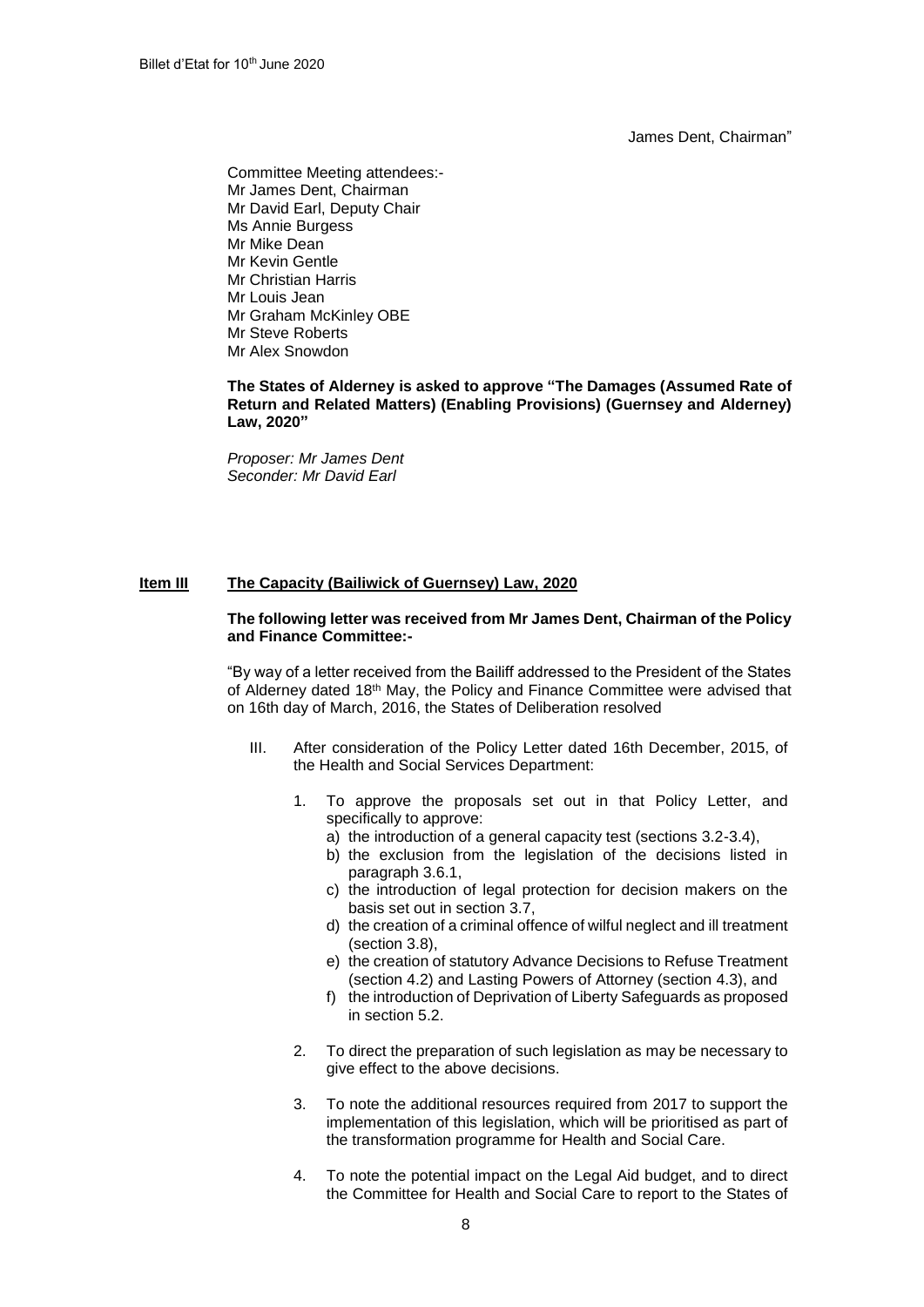Deliberation on this issue when the implications are clearer and before the legislation is presented to the States for approval.'

On the 27th February, 2020, the States of Deliberation resolved as follows:-

- VI. After consideration of the Policy Letter entitled ''Capacity Law' Supplementary Policy matters and potential financial implications arising from the appeals process', dated 20th January, 2020:-
	- 1. To agree the supplementary matters of policy as described in section 3 of this Policy Letter and direct that the Projet de Loi entitled "The Capacity (Bailiwick of Guernsey) Law, 2020" is drafted accordingly.
	- 2. To agree that legal representation at Mental Health and Capacity Review Tribunal hearings (primarily in relation to protective authorisations) is to be provided under the Legal Aid Scheme generally on a 'no means, no merits test' basis; whilst reserving the right for the Legal Aid Administrator to exceptionally apply a 'means test' to an application, where reasonable and in conformity with human rights obligations.
	- 3. To agree that legal representation for appeals from a Mental Health and Capacity Review Tribunal to the Royal Court or Court of Appeal may be provided under the Legal Aid Scheme on a 'means and merit test' basis.
	- 4. To note that, upon enactment of "The Capacity (Bailiwick of Guernsey) Law, 2020", there are anticipated to be additional ongoing funding requirements of:
		- i. £25,000 per annum for the Guernsey Legal Aid Service; and
		- ii. £75,000 per annum for the future Mental Health and Capacity Review Tribunal

and that requests for additional budget will be submitted as part of the annual budget process.

5. To direct the Committee for Health & Social Care to report back to the States with proposals for the introduction of an advocacy service.'

On the 22nd day of April, 2020, the States of Deliberation resolved as follows:-

To approve the draft Projet de Loi entitled "The Capacity (Bailiwick of Guernsey) Law, 2020", and to authorise the Bailiff to present a most humble petition to Her Majesty praying for Her Royal Sanction thereto.

As this is Bailiwick legislation it requires the approval of the States of Alderney prior to the projet being forwarded to the Privy Council for Royal Assent.

I should be grateful if you would place this matter before the States of Alderney with an appropriate proposition.

James Dent, Chairman

Committee Meeting attendees:- Mr James Dent, Chairman Mr David Earl, Deputy Chair Ms Annie Burgess Mr Mike Dean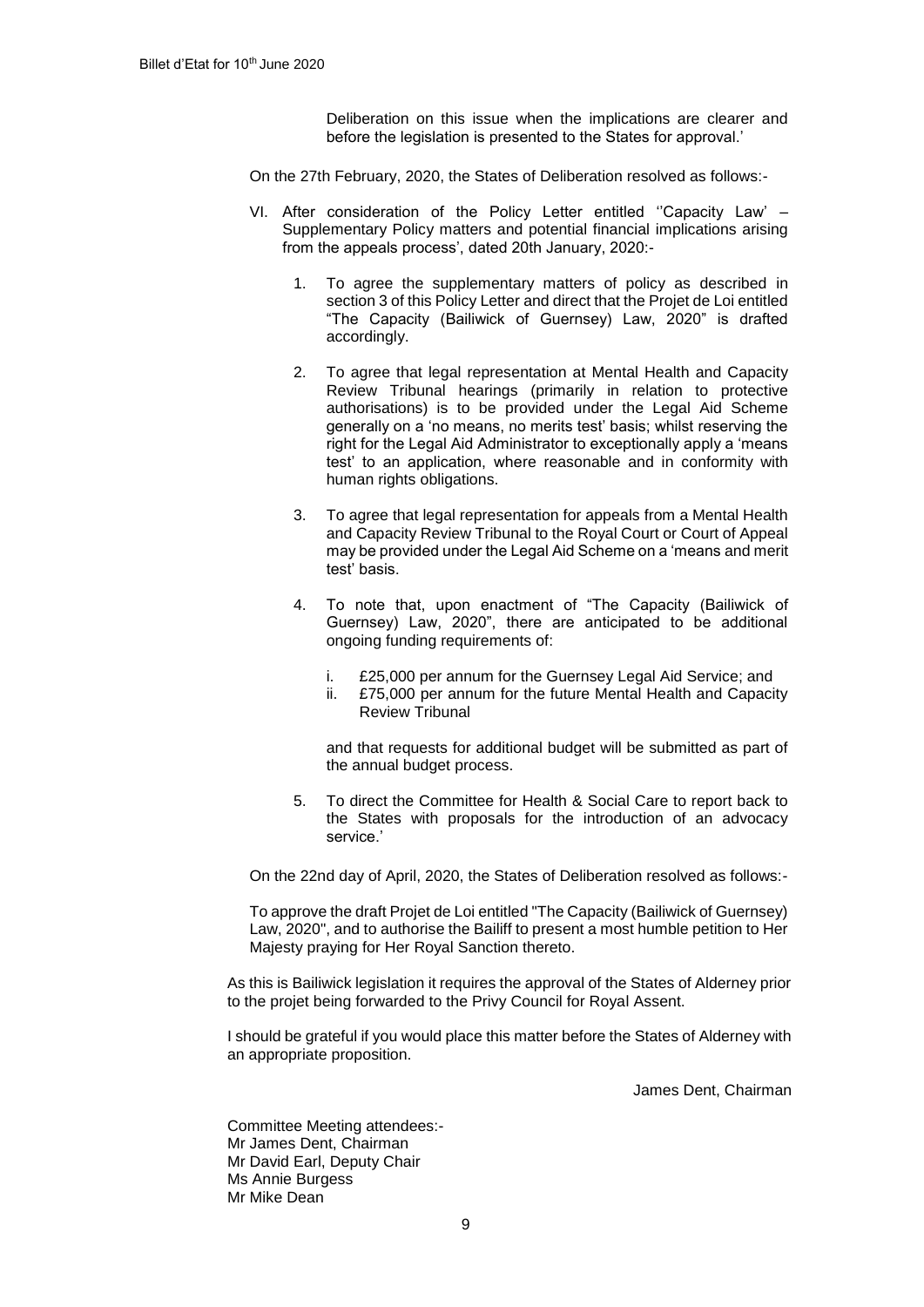Mr Kevin Gentle Mr Christian Harris Mr Louis Jean Mr Graham McKinley OBE Mr Steve Roberts Mr Alex Snowdon

**The States of Alderney is asked to approve the Projet de Loi entitled "The Capacity (Bailiwick of Guernsey) Law, 2020 and to authorise the Bailiff to present a most humble petition to Her Majesty praying for Her Royal Sanction thereto.**

*Proposer: Mr James Dent Seconder: Mr Graham McKinley OBE*

### **Item IV The Marriage (Bailiwick of Guernsey) Law, 2020**

### **The following letter was received from Mr James Dent, Chairman of the Policy and Finance Committee:-**

"By way of a letter received from the Bailiff addressed to the President of the States of Alderney dated 18th May, the Policy and Finance Committee were advised that on the 28th February, 2019, the States of Deliberation resolved as follows:-

- VI: After consideration of the Policy Letter of the Policy & Resources Committee entitled 'Reform of the Marriage Law', dated 14th January 2019:-
- 1. To approve the proposals laid out in section 6 (other than proposal 6.1 (15)) of the Policy Letter to reform the marriage law (Appendix 1.).
- 2. To direct the Policy & Resources Committee to oversee the preparation of the legislation and supporting policy guidance to implement the reforms as agreed in Proposition 1.
- 3. To direct the preparation of such legislation as may be necessary to give effect to the above decisions.

Further, on the 24th day of April, 2020, the States of Deliberation resolved that:-

- XII: After consideration of The Marriage (Bailiwick of Guernsey) Law, 2020, and the Policy Letter dated 30th March 2020 (Appendix 2.):
- 1. To agree that marriage between certain persons who were formerly related by marriage or civil partnership, as set out in paragraph 2.3 to 2.7, is not prohibited.
- 2. To agree that a marriage is formed once the celebrant has signed the return, as set out in paragraph 2.8 to 2.11.
- 3. To approve the Projet de Loi entitled 'Marriage (Bailiwick of Guernsey) Law, 2020' and to authorise the Bailiff to present a most humble petition to Her Majesty praying for Her Royal Sanction thereto, that includes the minor amendments to policy matters included in Propositions 1 and 2 and as explained in the enclosed Policy Letter.

The Marriage (Bailiwick of Guernsey) Law, 2020 will repeal and replace the "Loi ayant rapport aux Mariages Célébrés dans les Iles de Guernesey, d'Auregny et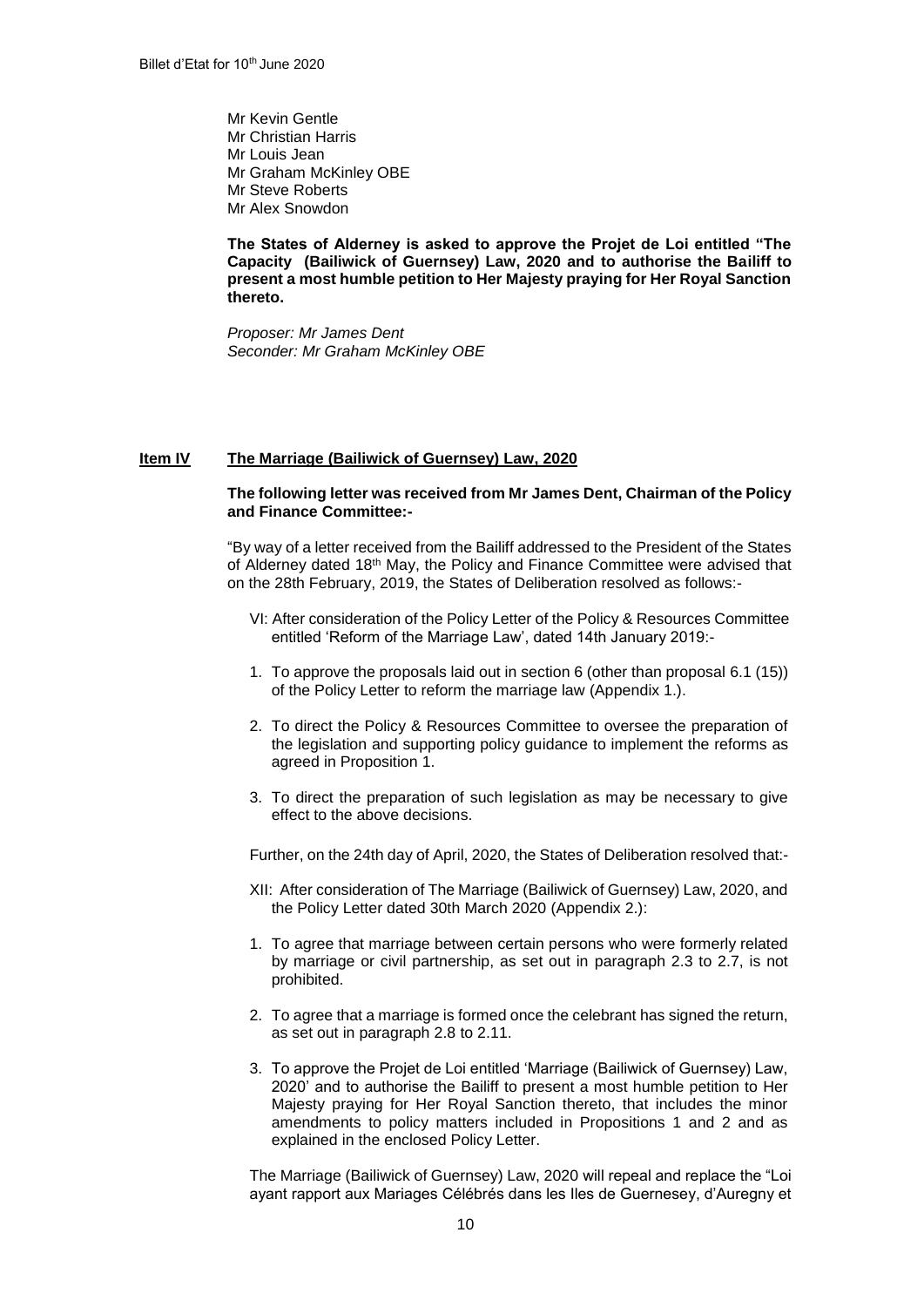de Serk", of 1919, and related legislation, that sets out the formalities and procedures of marriages in the Bailiwick.

As this is Bailiwick legislation it requires the approval of the States of Alderney prior to the projet being forwarded to the Privy Council for Royal Assent.

I should be grateful if you would place this matter before the States of Alderney with an appropriate proposition.

James Dent, Chairman

Committee Meeting attendees:- Mr James Dent, Chairman Mr David Earl, Deputy Chair Ms Annie Burgess Mr Mike Dean Mr Kevin Gentle Mr Christian Harris Mr Louis Jean Mr Graham McKinley OBE Mr Steve Roberts Mr Alex Snowdon

**The States of Alderney is asked to approve the Projet de Loi entitled "Marriage (Bailiwick of Guernsey) Law, 2020 and to authorise the Bailiff to present a most humble petition to Her Majesty praying for Her Royal Sanction thereto.**

*Proposer: Mr James Dent Seconder: Mr Graham McKinley OBE*

# **Item V Audited Accounts 2019**

# **The following letter was received from Mr James Dent, Chairman of the Policy and Finance Committee:-**

"In accordance with Section 61 (5) of The Government of Alderney Law 2004, as amended, together with the mandate of the Policy and Finance Committee, I attach the accounts of the States of Alderney and the States of Alderney Water Board together with the Policy & Finance Committee Chairman's report, and the Auditors' Reports thereon, in respect of the year ended 31st December 2019.

I would be grateful if you would place this report before the States of Alderney with the propositions below.

James Dent, Chairman"

# **Committee Meeting Attendees:-**

Mr James Dent, Chairman Mr David Earl, Deputy Chair Ms Annie Burgess Mr Mike Dean Mr Kevin Gentle Mr Christian Harris Mr Louis Jean Mr Graham McKinley OBE Mr Steve Roberts Mr Alex Snowdon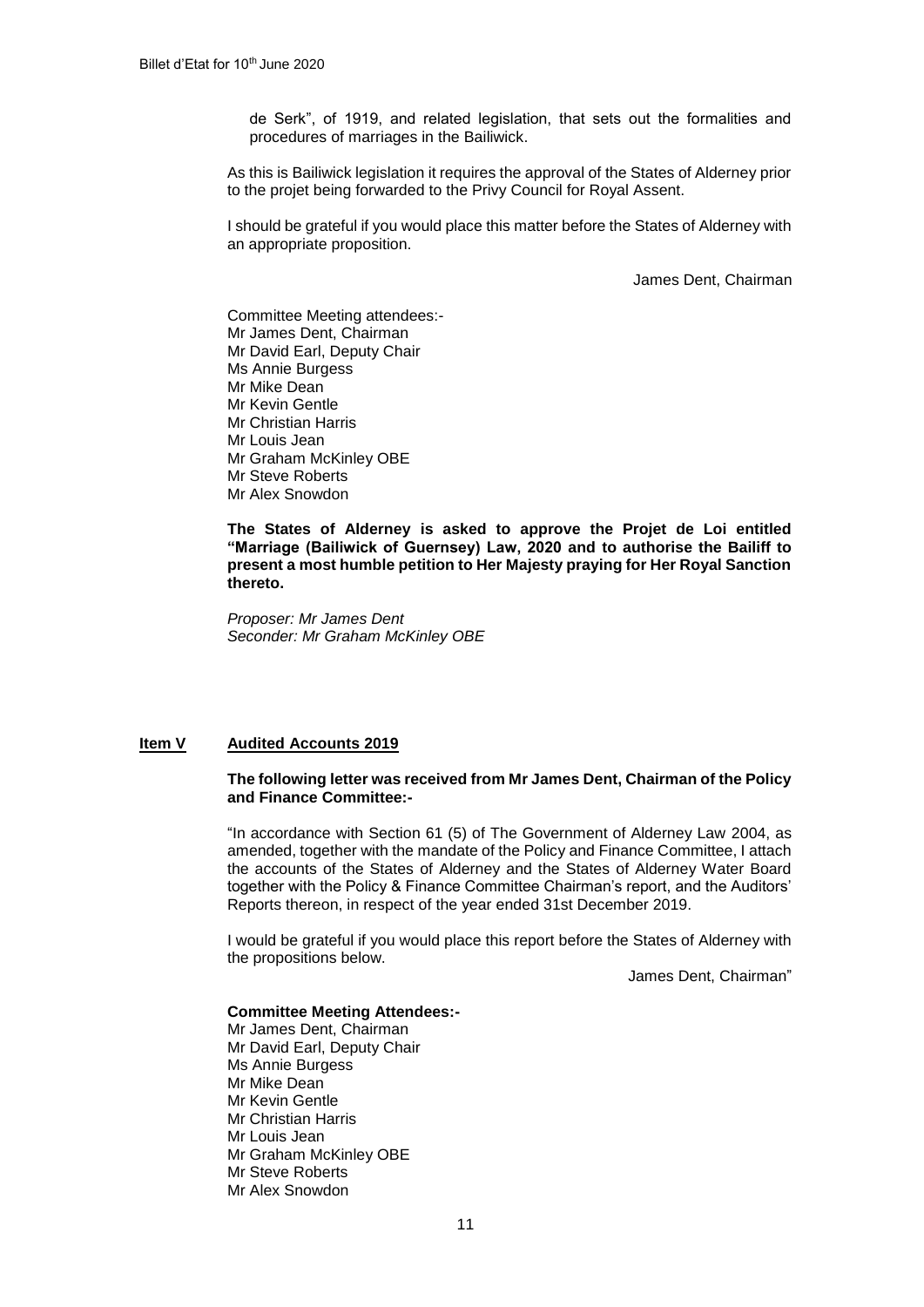**The States of Alderney is asked to approve:-**

**(a) The States of Alderney 2019 Accounts**

**and** 

**(b) The States of Alderney Water Board 2019 Financial Statements** 

*Proposer: Mr James Dent Seconder: Mr David Earl*

# **Item VI Ambulance Service**

### **The following letter was received from Mr James Dent, Chairman of the Policy and Finance Committee:-**

"The Policy and Finance Committee, at its meeting on 20 February 2020 commissioned an internal review on future options for operating an ambulance service on the island. The Committee requested the Civil Service to provide an evaluation of the following three options:

- 1) Replace the Alderney Ambulance Service Ltd (AAS Ltd) with a new company but keep the same volunteer & subscription model;
- 2) An Ambulance Service provided by the States of Alderney; or
- 3) A service provided by the States of Alderney which combined aspects of the Fire and Ambulance services.

Following discussions with St John Ambulance (Guernsey), the option to become part of this organisation was not pursued as a viable option. The three options were considered at Policy and Finance Committee on 26 May 2020.

The catalyst for this review was an independent review of the Alderney Ambulance Service, 2019**<sup>1</sup>** by Richard Webber which identified a series of urgent actions required to bring the service up to a safe sustainable standard. The AAS Ltd Board response to the Report resulted in the removal of the Chief Ambulance Officer and, as a consequence, the service volunteers withdrew their cooperation which resulted in urgent support being provided by the St John's Ambulance Service in Guernsey. Subsequently, the AAS Ltd Board decided that it could not continue providing a safe and secure service.

The States of Alderney stepped in at short notice to ensure that an ambulance service could continue to be provided on island. The current service provides an emergency response service, transport between medical services within the island and assists with evacuation off island. The volunteers receive appropriate training and support from professionals. To date, the short-term arrangements have received a great deal of positive feedback from all professional bodies and service users. Evidence to date suggests that ambulance cover has not been put at risk at any time in this period. This is against the background of the risk of Covid 19 and includes a major fire incident.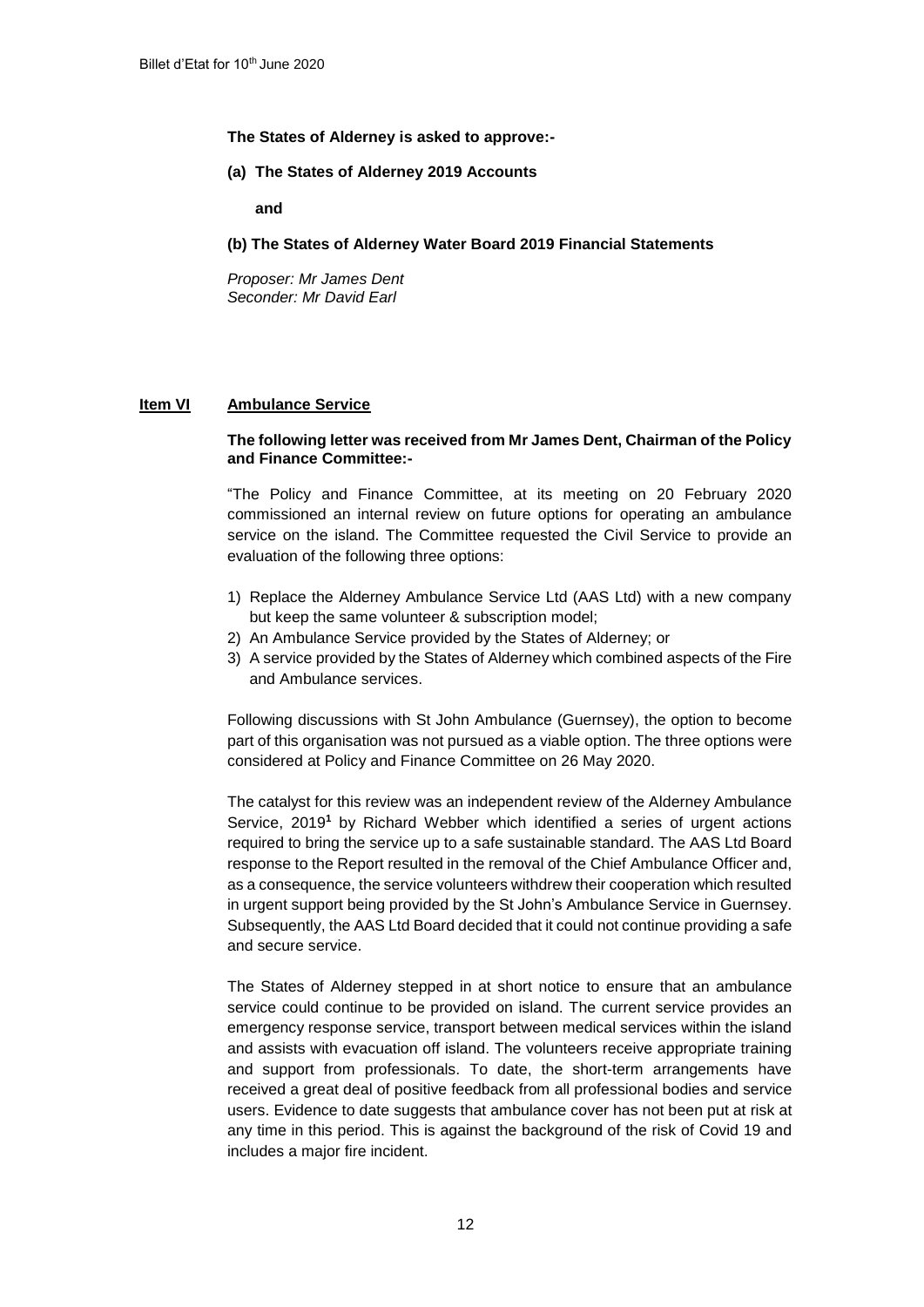A longer-term approach to providing an ambulance service is now essential, and this paper summarises the issues to be considered in deciding the preferred option. In every option, the focus is on providing patients with an excellent, sustainable and professional ambulance service which is safe, effective and responsive.

The Policy and Finance Committee recommendation is that the most cost-effective and resilient model would be for the States to move towards a model of an integrated Fire and Ambulance service. Furthermore, the Committee considers that ultimately this model should be funded by States revenue rather than through subscriptions.

The committee's recommendation was based on a detailed evaluation of all options and consideration of some confidential data which cannot be published and included in this report. However, the relevant facts are set out within this report.

As a key stakeholder, the Island Medical Centre has been consulted on the options and expressed a clear preference for Option 3, the integrated fire and ambulance service on the grounds of:

- Economies of scale, scope and interoperability;
- Improved communications;
- Operational effectiveness;
- Cost-effectiveness; and
- Clinical governance standards.

The option appraisal assumes an average of 200 call-outs per annum in each case. If patient-transport operations are included, these average 100 trips. Initial modelling is based on a subscription and fee model with the States providing a grant equivalent to the level included in the original 2020 budget.

Remuneration rates are based on the most recent rates for the option in question. These are the AAS rates used in 2019 in respect of option 1. The rates for options 2 and 3 are based on the current rates paid to the volunteer fire service which are being used for the interim ambulance service.

In all options, it is assumed that clinical standards and policies and procedures would be assessed and approved by States of Guernsey Health and Social Care Committee. The States would also require ongoing assurance to be demonstrated by a third party in Option 1.

It is also assumed that for each model, there would be the opportunity to formally transfer the assets of the former AAS to the new operator. The mechanism for doing this is to be determined and will require legal advice.

# **Option 1: Establish a new company with volunteers & subscription model**

This would be an independent company and/or charity set up on the same basis as the AAS Ltd. It would not be the same entity but established similarly but with different directors.

Funding would be through the existing subscription and fee model with the States having the ability to consider a grant in the event of a shortfall in funding. The grant agreed for 2020 was £40,000 and this figure has been used in this assessment. Any grant of this level is subject to a Service level Agreement (SLA).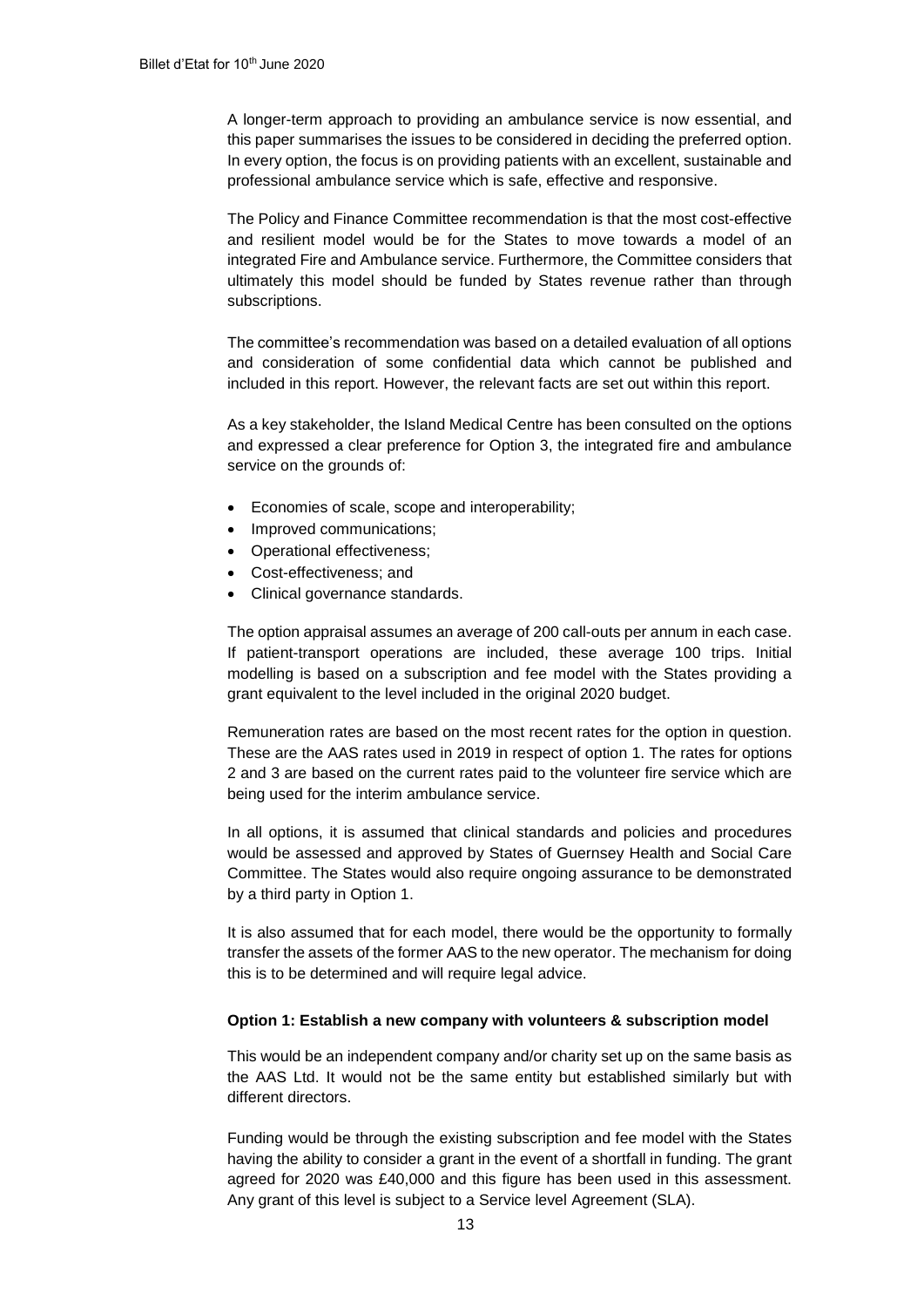Staffing levels through volunteers would be determined by the new company. The volunteer complement for the previous model was a Chief Ambulance Officer plus Deputy and seven volunteer crew to cover the ambulance call-outs as well as administrative support.

As well as typical ambulance services, it is assumed that this model will also continue with patient transport in the same way as the former AAS.

Based on budgets from the former AAS, the net cost of this model is estimated to be a deficit of £23,800.

Risk management would be a matter for the new company and the States would seek assurance on this with professional advice.

# **Summary of pros and cons**

| <b>Pros</b>                                                                                                                                                                                                                        | <b>Cons</b>                                                                                                                                                                                                                                                                                                                                                                                                                                                                                                                                                                                                                                                                                                                                                                                                                                                                                                                                                                   |
|------------------------------------------------------------------------------------------------------------------------------------------------------------------------------------------------------------------------------------|-------------------------------------------------------------------------------------------------------------------------------------------------------------------------------------------------------------------------------------------------------------------------------------------------------------------------------------------------------------------------------------------------------------------------------------------------------------------------------------------------------------------------------------------------------------------------------------------------------------------------------------------------------------------------------------------------------------------------------------------------------------------------------------------------------------------------------------------------------------------------------------------------------------------------------------------------------------------------------|
| Model is familiar to community;<br>Provides an opportunity for some<br>former volunteers to continue using<br>skills and experience;<br>SoA can seek oversight through<br>grant and Service level Agreement<br>(SLA) arrangements. | Model indicates that it would run at a<br>loss and would therefore require:<br>additional SoA grant; and/or<br>efficiency savings; and/or<br>$\bullet$<br>additional subscriptions.<br>$\bullet$<br>Would require some of existing<br>volunteers to be retained or else<br>rapid recruitment and training of new<br>volunteers;<br>Risk of previous issues in<br>independent report recurring;<br>Potential risk of reliance on one<br>family should former crew be<br>reinstated;<br>Staff costs more expensive and<br>model is less efficient than other<br>options;<br>Long term dependency on<br>subscriptions and billing;<br>Visitors and Tourists frequently<br>expect a free service similar to the<br><b>NHS UK Ambulance Services;</b><br>New Board would need to be<br>recruited and established;<br>May require assurance to be given<br>to Guernsey's HSC;<br>Significant time to set up new<br>company structure and<br>governance/operational<br>arrangements. |

### **Option 2: A States of Alderney Ambulance Service**

The States is currently running the Ambulance service and has been successfully doing so since having to undertake emergency interim measures in December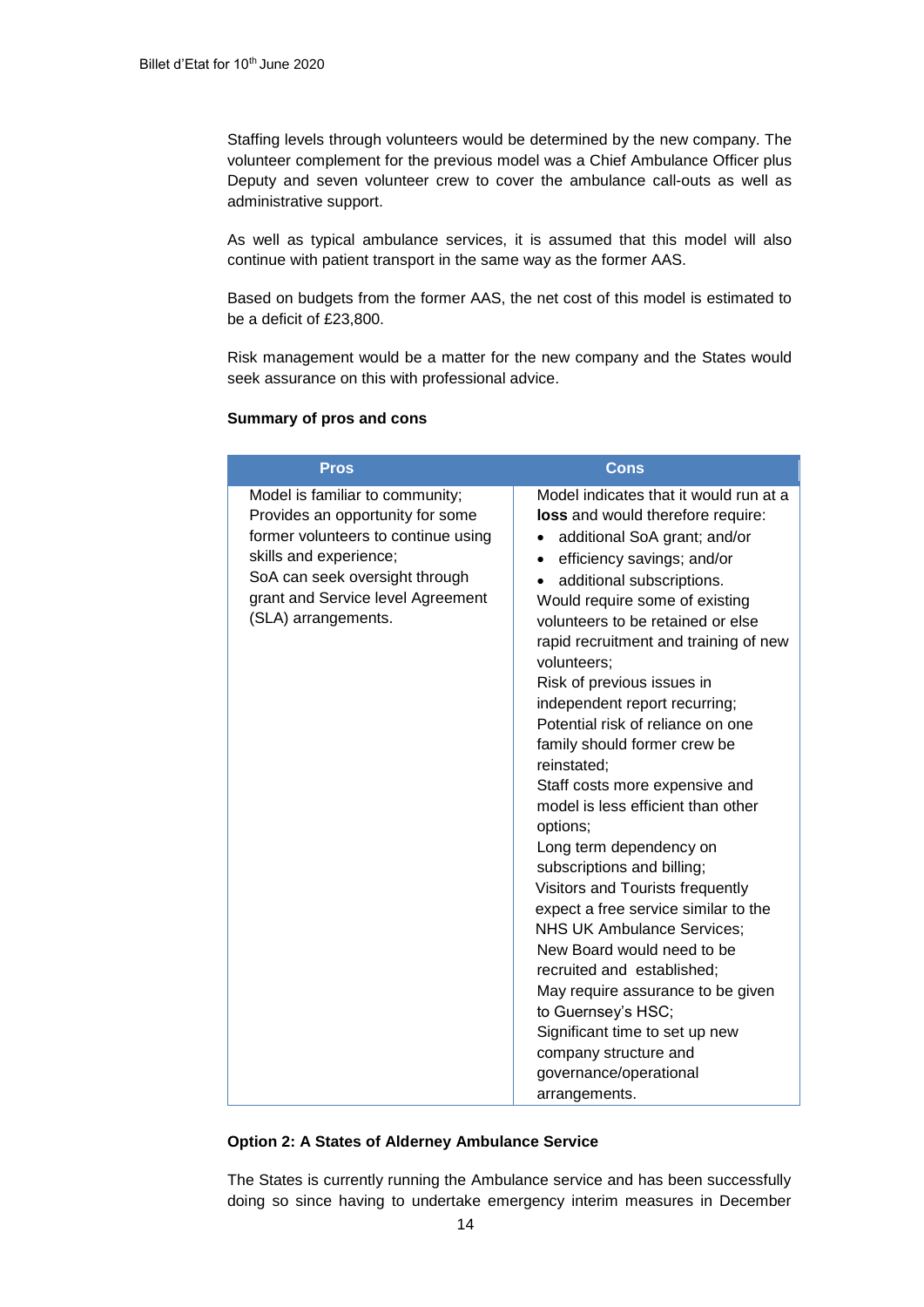2019. This option provides for good operational management as well as procedures used across the States to ensure resilience and good risk management. This option builds on the interim arrangement by embedding joint working with on and off island professionals including the Island Medical Centre, Mignot Memorial Hospital and St John Ambulance (Guernsey) to support governance and operations including upto-date and relevant training and risk management.

This option also provides the opportunity to consider an alternative funding model rather than the current subscription model.

Staffing will be a pool of 12 volunteers including a manager who will be in overall charge of the day to day operation. The current manager is the Chief Fire Officer and he will continue to exercise this role at 20 hrs per week, separately from the ambulance responsibilities. A Clinical Support Officer will work with the team for 6 months to help manage the transition.

This model does not include basic patient transport which can be arranged through taxi firms or other volunteer providers. This arrangement is currently in place and is working very well. There are multiple licensed vehicles on island which have the capacity and capability to manage these non-emergency transfers, freeing up the ambulance service purely for emergency situations.

The estimated costs for this model suggest that it the income from subscriptions, fees and grant will cover the costs and provide a surplus of £26,500. The variation from Option 1 is due to lower volunteer and vehicle costs and the ability for the States to accommodate other costs within the civil service capacity.

Risk management will be addressed in the following ways:

- By effective policies and procedures;
- Appointment of a temporary Clinical Support Officer for 6 months;
- **Liaison with CHSC;**
- Clinical governance arrangements using St John Ambulance (Guernsey) and clinicians in the Island Medical Centre;
- Training; and
- **Effective budgeting and cost control.**

Resilience will be addressed by:

- Recruiting sufficient volunteer numbers to maintain a sustainable and fit for purpose service;
- Effective budget management.

# **Summary of pros and cons**

| <b>Pros</b>                                                                                                                                                                                                                            | Cons                                                                                                                                                                                          |
|----------------------------------------------------------------------------------------------------------------------------------------------------------------------------------------------------------------------------------------|-----------------------------------------------------------------------------------------------------------------------------------------------------------------------------------------------|
| Current temporary model well<br>received;<br>Volunteers already in place;<br>Cost effective when compared to<br>existing model;<br>Accountability to SoA;<br>Policies and procedures are in place<br>to help manage and mitigate risk: | Ongoing learning curve for new<br>crew;<br>Risk assumed by SoA;<br><b>Cost implications for States</b><br>depending on business plan to be<br>developed;<br>Administrative demands on States; |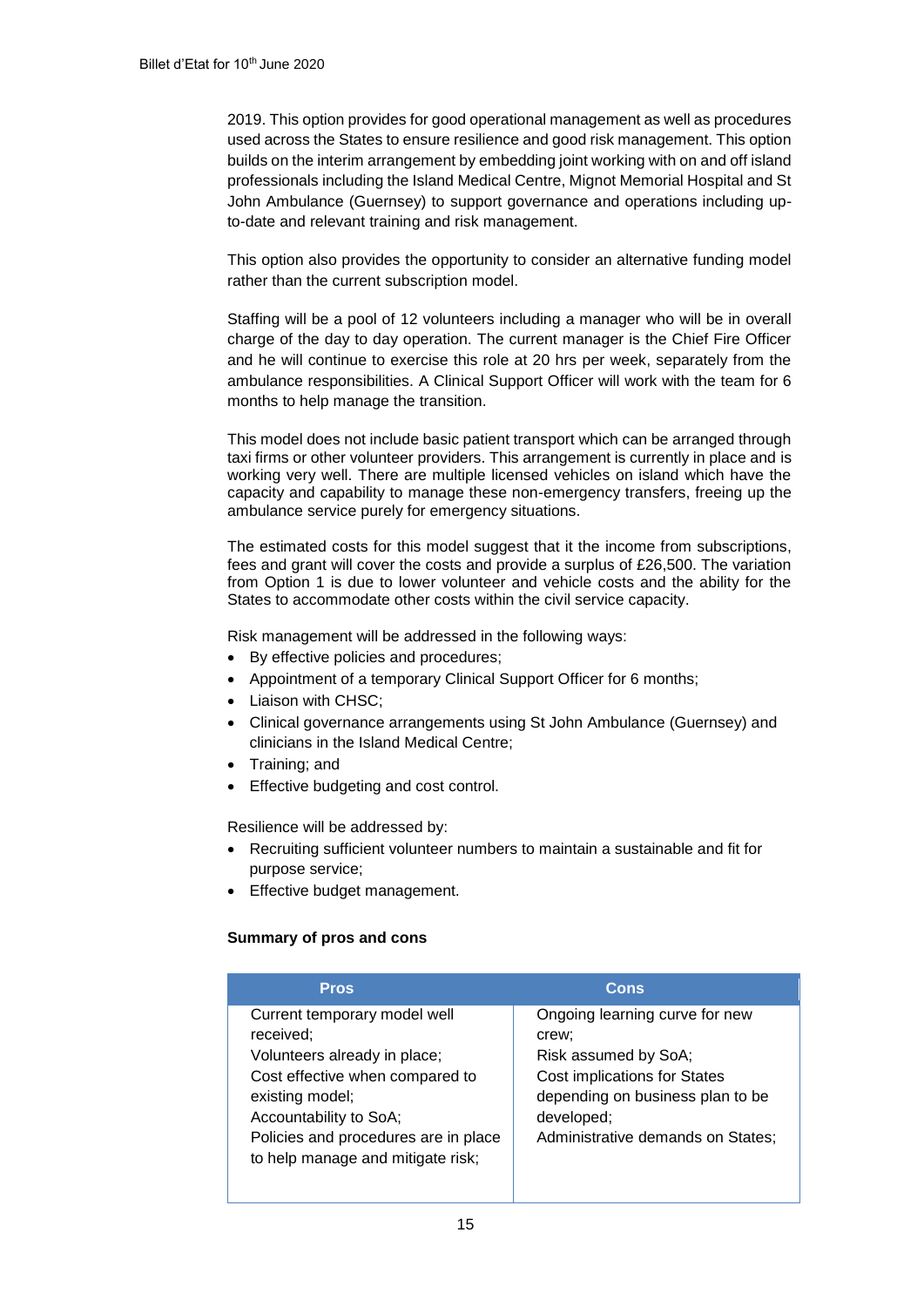| Compliance such as data protection       | Risk of system abuse if no            |
|------------------------------------------|---------------------------------------|
| would fall into current remit of SoA;    | subscription and charging- mitigation |
| Data Protection Officer with support     | in place already to                   |
| from States of Guernsey;                 | minimize; Dependent on clinical       |
| Opportunity to change funding            | practitioners external to States;     |
| model and make service cheaper           | May require assurance to be given     |
| inclusive to all residents and visitors; | to CHSC;                              |
| Professional oversight agreed by St      | Governance arrangements to be         |
| John Ambulance (Guernsey);               | developed and implemented by SoA      |
| Professional oversight and support       |                                       |
| agreed by medical professionals on       |                                       |
| island                                   |                                       |
|                                          |                                       |

# **Option 3: A States of Alderney run fire and ambulance service**

As an extension to Option 2, there is now an option to consider the benefits of a wider emergency service for the island. This was proposed previously in 2015 as a strategic aim. Recent events now provide the opportunity to develop a compelling business case for a viable, efficient and sustainable emergency service available to all residents and visitors.

This option would bring together the States Fire Service and new ambulance volunteers (many of which are from the town & airport fire services) into an integrated emergency service with overarching governance and management, aligned contact centre and common policies and procedures. Boundaries on the extent of medical intervention would be established so that the extent of medical training will be managed and reduce risks, there could be opportunities for volunteers to develop a specialism. SoA will provide management and leadership, clinical governance and response support will be provided by St John Ambulance, Island Medical Centre (IMC) and Mignot Hospital.

Staffing will be a pool of 16 volunteers led by a Manager and Deputy. Some volunteers will cover both services and others will specialise in fire or ambulance. The model will ensure a total pool of 12 for each service at all times. A Clinical Support Officer will work with the team for 6 months to help manage the transition.

As with option 2, this option also provides the opportunity to consider an alternative funding model rather than the current subscription model.

This model does not include basic patient transport which will be the responsibility of the individual or Care Home to arrange with a taxi firm or other volunteer provider. Patient transfer service requires no first aid.

The total cost of this service in estimated at £136,500 and with income levels consistent with the above options, this could operate at a surplus of £29,700. This includes the costs of the Voluntary Fire Service of £62,000 already in the states budget. The variation in costs is due to lower volunteer and vehicle costs as well as other efficiencies from economies of scale and use of existing civil service capacity.

Risk management will be addressed in the following ways:

- By effective policies and procedures;
- Appointment of a temporary Clinical Support Officer for 6 months;
- Liaison with CHSC;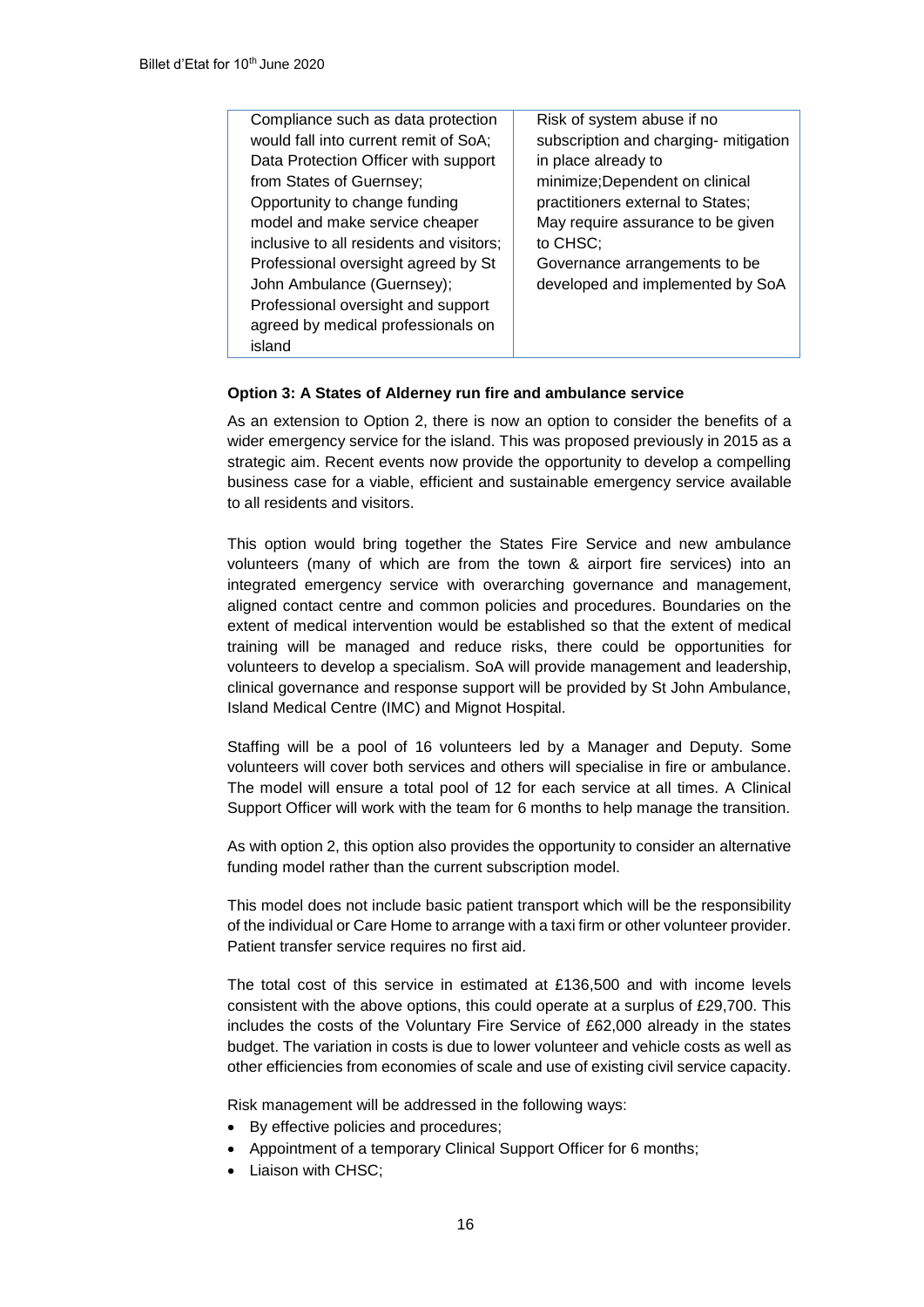- Clinical governance arrangements using St John Ambulance (Guernsey) and clinicians in the Island Medical Centre;
- Training; and
- **Effective budgeting and cost control.**

Resilience will be addressed by:

- Recruiting sufficient volunteer numbers to maintain a sustainable and fit for purpose service;
- **Effective budget management.**

# **Summary of pros and cons**

| <b>Pros</b>                                                                                                                               | Cons                                                                                                                                    |
|-------------------------------------------------------------------------------------------------------------------------------------------|-----------------------------------------------------------------------------------------------------------------------------------------|
| Current temporary model well<br>received:<br>Volunteers in place and more could<br>be sought;                                             | Steep learning curve for new crew,<br>although this is in progress within<br>agreed boundaries;<br>Cost implication to States depending |
| Modernises the emergency services;<br>Opportunity for a number of<br>operational benefits from joint<br>working;                          | on business plan to be developed;<br>Administrative demands for States:<br>Risk assumed by SoA;<br>Risk of system abuse if no           |
| Cost effective and value for money<br>compared to existing model;<br>Accountability to SoA;<br>Policies and procedures already in         | subscription and charging;<br>Mitigation in place already to<br>minimize;                                                               |
| place to manage and mitigate risk;<br>Compliance such as data protection<br>would fall into current remit of SoA                          | Some service aspects may be<br>incompatible;<br>Dependent on clinical practitioners<br>external to States;                              |
| Data Protection Officer with support<br>from States of Guernsey;                                                                          | May require assurance to be given to<br>CHSC;                                                                                           |
| Opportunity to change funding model<br>and make service cheaper inclusive<br>to all residents and visitors;                               | Governance arrangements for an<br>integrated service to be developed<br>and implemented by SoA.                                         |
| Professional oversight agreed by St<br>John Ambulance (Guernsey);<br>Professional oversight agreed by<br>medical professionals on island; |                                                                                                                                         |
| Support from Island Medical Centre.                                                                                                       |                                                                                                                                         |

# **Financial comparison summary**

Whilst the delivery of an ambulance service should first and foremost focus on the standards of safety and reliability, if these standards are met, the financial costs are a further significant factor which needs to be considered. The financial costs for each model have been prepared on a consistent basis using the data in the Alderney Ambulance Service annual budget for 2020. The comparison of costs and funding is summarised in the table below: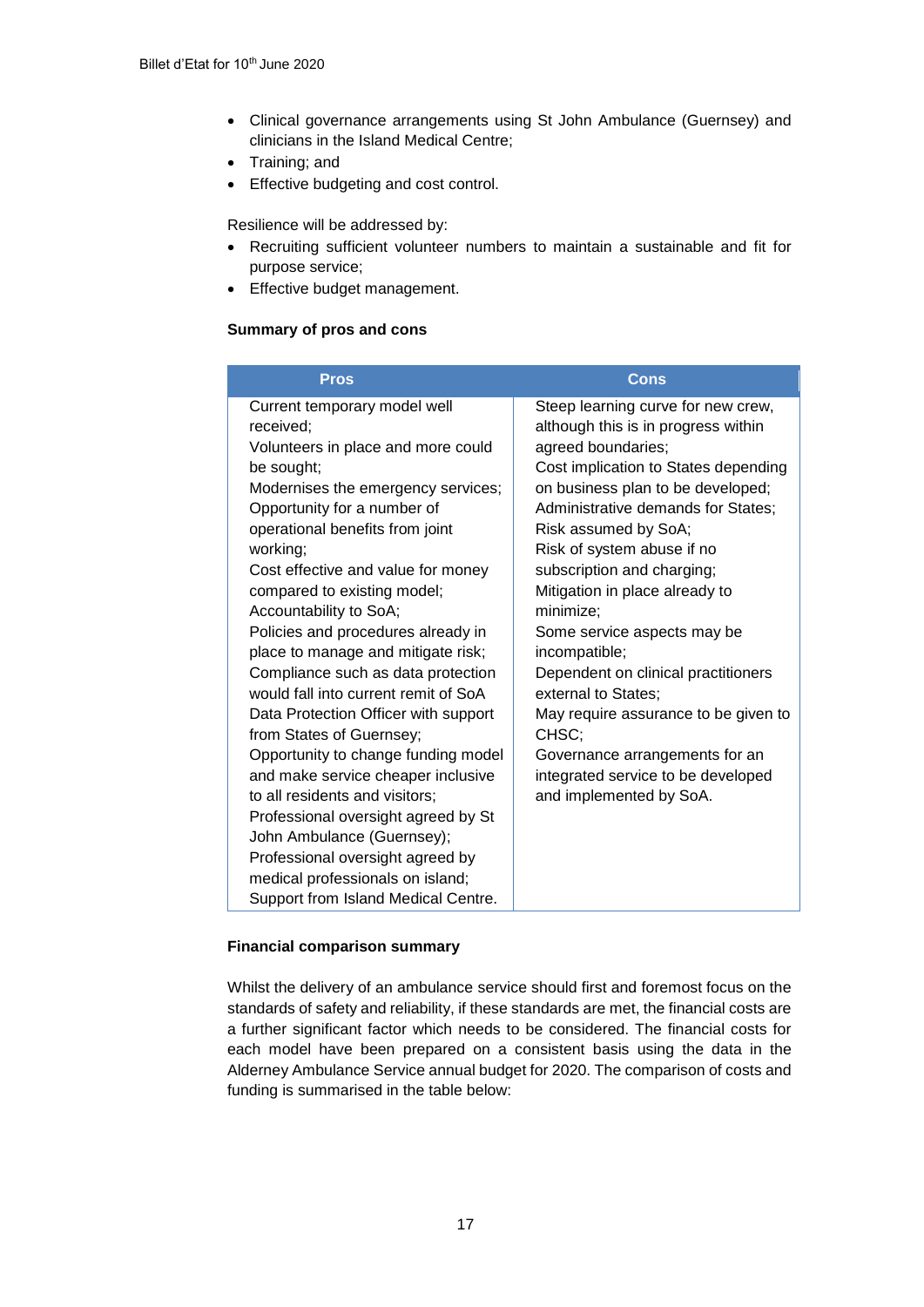# **Cost Comparison of options**

|                          | Option 1  | Option 2 | Option 3 |
|--------------------------|-----------|----------|----------|
|                          | £         | £        | £        |
| <b>Service Cost</b>      | 133,818   | 77,250   | 136,550  |
|                          |           |          |          |
| Funded by:               |           |          |          |
| SoA Grant                | 40,000    | 40,000   | 40,000   |
| SoA Fire Budget          |           |          | 62,400   |
| Subscriptions            | 33,830    | 33,830   | 33,830   |
| Fees                     | 30,000    | 30,000   | 30,000   |
| Other                    | 6,150     |          |          |
| <b>Total Income</b>      | 109,980   | 103,830  | 166,230  |
|                          |           |          |          |
| <b>Surplus/(Deficit)</b> | (23, 838) | 26,580   | 29,680   |

The funding comparison demonstrates that Options 2 and 3 are much more efficient and could result in a substantial annual saving on the annual budget for the Ambulance Service. This also raises a further question for consideration which is whether the current subscription mode is sustainable in the long term. There is the potential to fund the service as a public service to provide assurance and promote inclusivity for all residents and the island's visitors. This would mean including the cost of the service within the portfolio of States services either as a separate budget heading or as part of a combined emergency fire and ambulance service.

The advantages of ending the subscription system would be that the ambulance service would be inclusive and available to all residents and the island's visitors. It would also avoid the need to check patient subscription status, collect debts and write off bad debts, all of which represent a significant administrative cost. It is evident that those least able to afford the subscription are the most likely not to subscribe and are in most danger of getting into serious debt if they need to call on the service.

A disadvantage of ending subscriptions would be the removal of the financial deterrent to those who abuse the service by repetitive call-outs. However, these numbers are small and steps can be taken to manage this situation.

Funding the service through taxation may also provide the opportunity for the States to waive event fees for voluntary body events in future.

The introduction of the Single Property Tax will mean that the notional cost of adding the Ambulance Service into the budget would equate to approximately £50 per annum for an average domestic property of 300 TRP units. So, the cost per household would compare very favourably with the cost of subscriptions.

# **Conclusions**

This options paper sets out a consistent comparison between the established company/charity model and the model based on the current service provided by the States of Alderney. It identifies significant cost advantages in Options 2 & 3, which are based on the current approach. These options also offer stronger governance and operational advantages. Option 3 offers a small additional annual saving over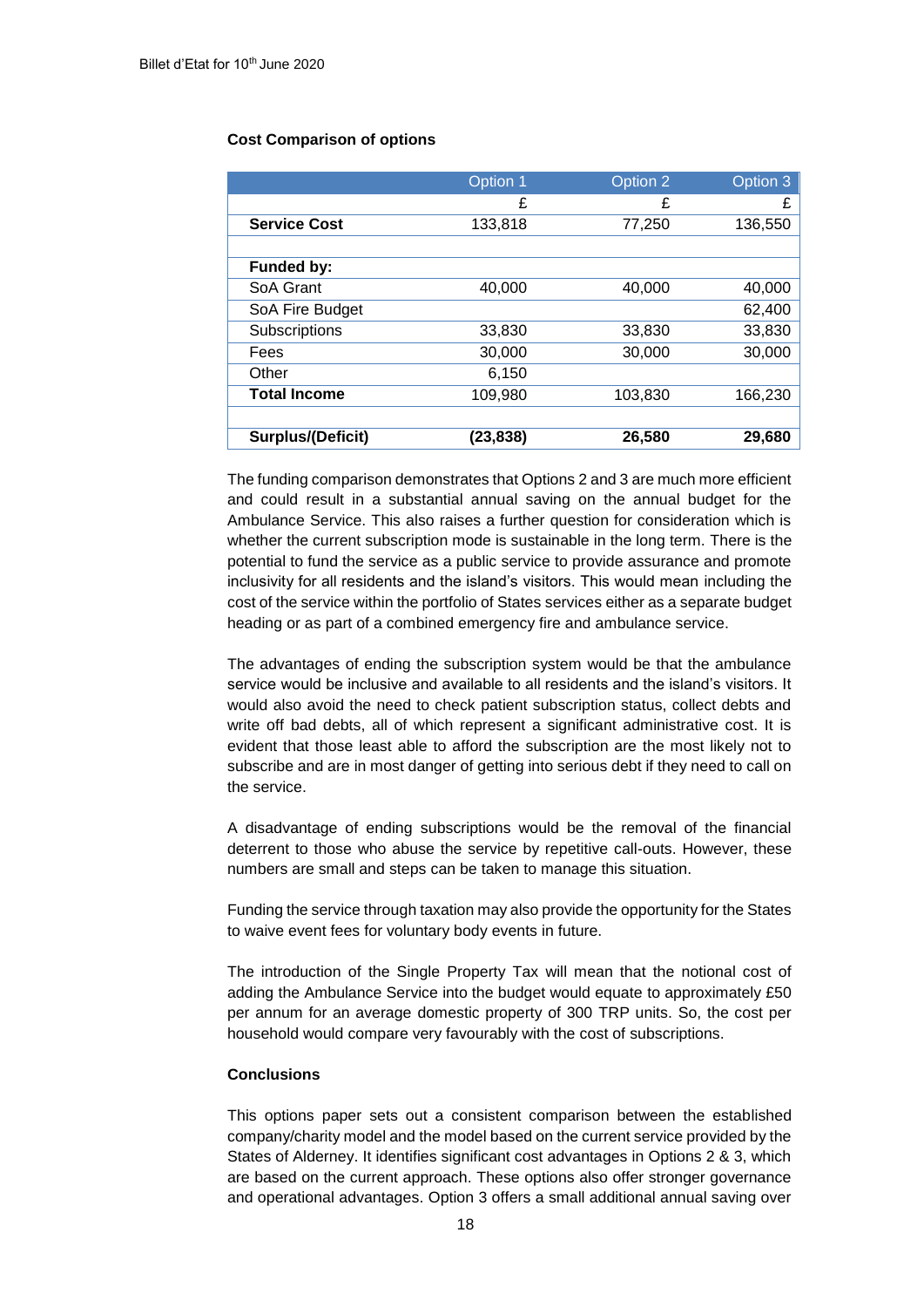Option 2 and also the additional resilience of a combined emergency service without compromising the response and cover available and with the ability to utilise all ambulance and fire assets in the event of a serious incident.

The reduced costs of Options 2 or 3 provides an opportunity for the States to consider a move to fund the service through tax receipts rather than part-funding through a subscription service.

I should be grateful if you would place this matter before the States of Alderney with an appropriate proposition.

James Dent, Chairman"

**[ <sup>1</sup>[http://www.alderney.gov.gg/CHttpHandler.ashx?id=122525&p=0\]](http://www.alderney.gov.gg/CHttpHandler.ashx?id=122525&p=0)**

### **Committee Meeting Attendees:-**

Mr James Dent, Chairman Mr David Earl, Deputy Chair Ms Annie Burgess Mr Mike Dean Mr Kevin Gentle Mr Christian Harris Mr Louis Jean Mr Graham McKinley OBE Mr Steve Roberts Mr Alex Snowdon

### **The States of Alderney is asked**

**1) To approve the implementation of option 3 to create a combined Ambulance and Fire Service;** 

### **and**

**2) To request the preparation of options to move away from a subscription service in the 2021 budget.** 

*Proposer: Mr James Dent Seconder: Ms Annie Burgess*

# **Item VII Amendments to the Code of Conduct – Emergency Provisions**

### **The following letter was received from Mr James Dent, Chairman of the Policy and Finance Committee:-**

**"**The proposed amendments to the Code of Conduct for States Members, make provision for emergency measures to be put in place, similar to those of the States Committees and the State of Alderney, as follows:

1. After paragraph 14 (Penalties for breach of the Code of Conduct), insert –

# **15. Convening of a remote Members Conduct Hearing Panel**

15.1 **Application of this section**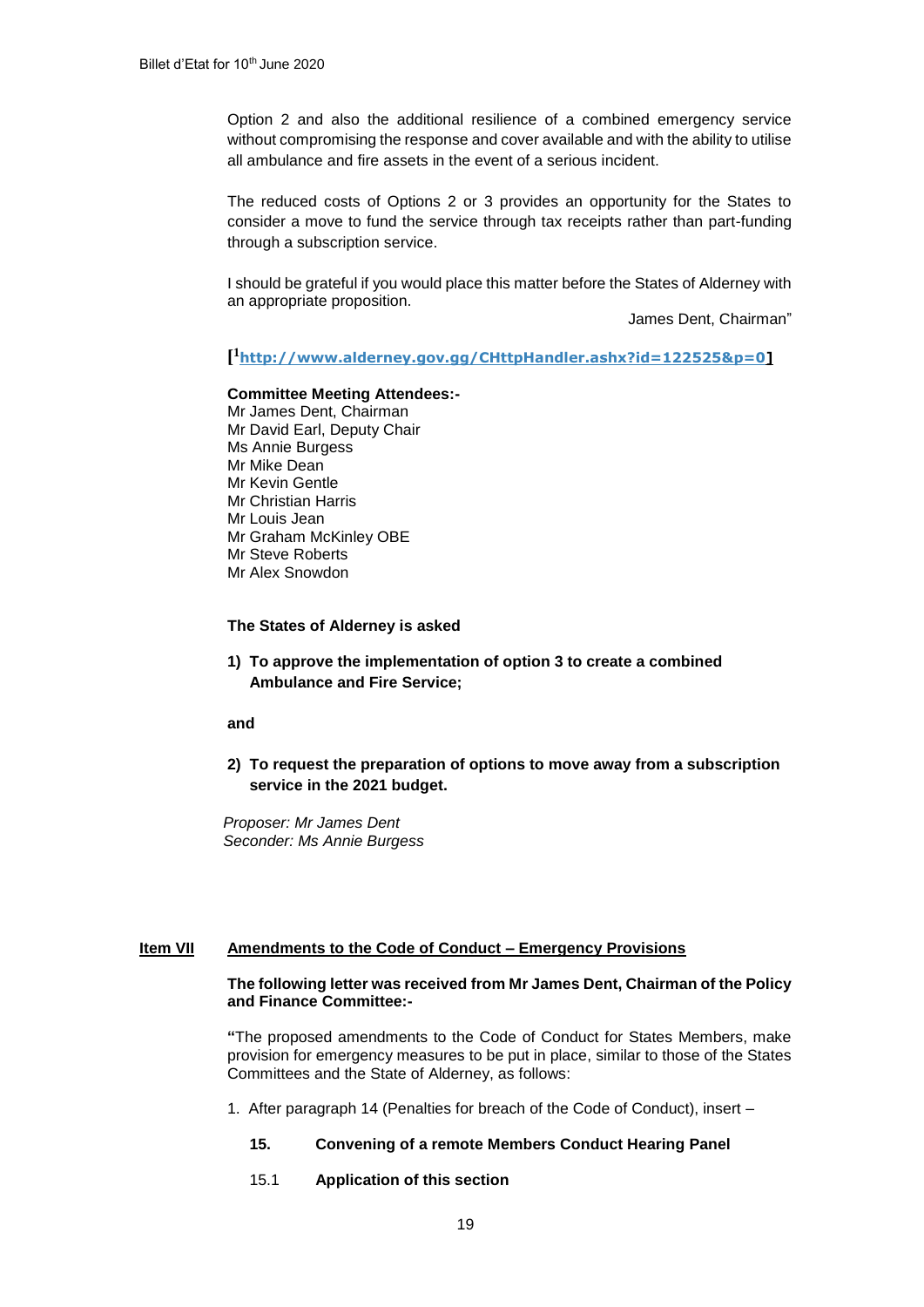- 15.1.1 This section shall apply only in the circumstances set out in paragraph 15.2 and despite any other provision of this Code.
- 15.1.2 The circumstances are that the President has made a determination, upon representations from the Civil Contingencies Authority, in the light of circumstances prevailing in the Island, which make it appropriate for this paragraph to apply.
- 15.1.3 This paragraph shall cease to apply if the President makes a further determination, upon representations from the Civil Contingencies Authority, in the light of circumstances prevailing in the Island,that it is appropriate for it to cease to apply.

# **15.2 Remote Members Conduct Hearing Panel**

- 15.2.1 A Members Conduct Hearing Panel ("the Hearing Panel") may hold a hearing remotely.
- 15.2.2 A member of the Hearing Panel, the Member who is the subject of the complaint and his or her representative (if any), any Investigator and any person who the Hearing Panel permits or requires to appear shall be treated for all purposes of this Code as present at a hearing of the Hearing Panel, (including, but not limited to, the purpose of the members of the Hearing Panel forming a quorum in accordance with paragraph 13.3.3), if by means of electronic communications or telecommunications, or otherwise –
	- (i) the member of the Hearing Panel or other person has declared that he or she is present, and
	- (ii) in the case of a person other than the Chairman of the Hearing Panel, the Chairman has declared that the person shall be treated as present.
- 15.2.3 For the purposes of this section, a hearing of the Hearing Panel is a remote hearing if the members of the Panel, and any other person required or permitted to be present at the hearing, communicate during the hearing solely, or primarily, by means of electronic communications or telecommunications.
- 15.2.4 The Chairman of the Hearing Panel may issue directions as to the conduct of a remote hearing concerning in particular the matters set out in paragraph 13.3.4.

# **15.3 Consequential modifications to provisions of this Code etc.**

- 15.3.1 Any requirement in this Code for the Greffier or another person to make a register or document available to the public, or for public inspection, at the Courthouse or other premises (however worded) shall not apply so that such document or register need only be made available on the States of Alderney website.
- 15.3.2 The penultimate sentence of paragraph 13.3.3 shall apply as if the words following "subject of the complaint," to the end of the sentence were substituted by "whether a record or recording of all or part of the hearing should be made available to the public and the press".
- 15.3.3 For the avoidance of doubt, any requirement for a document to be laid before the Hearing Panel is satisfied by being sent to the Panel by electronic communications.